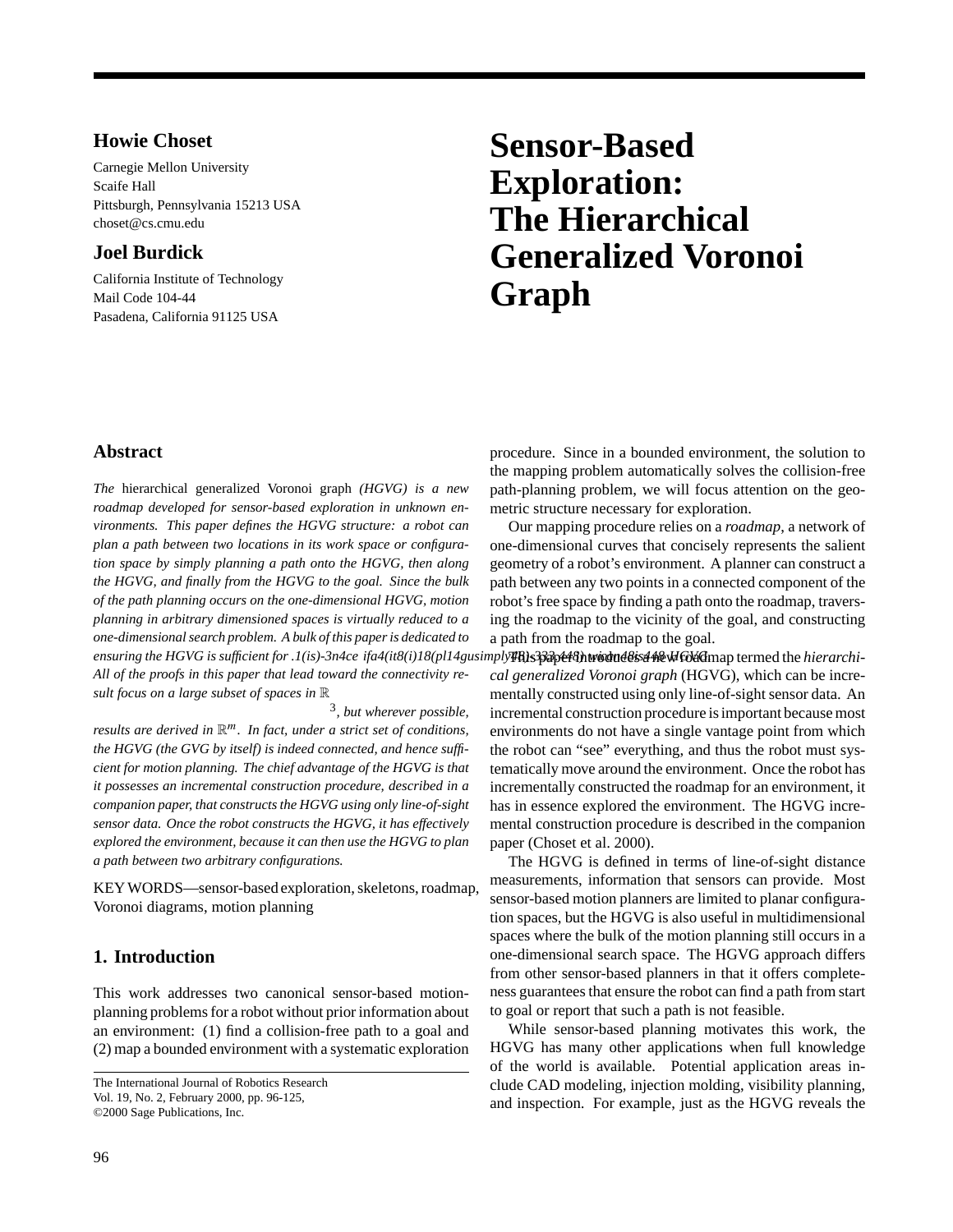underlying geometry of a robot's environment, it could also emit the geometry of an injection mold. A designer could infer mold properties from the HGVG, early in the design phase, before committing to a particular design.

#### *1.1. Relation to Prior Work*

Robotic *motion planning* generally determines a *path* that a robot must follow to reach a goal location or configuration without penetrating any obstacles (Latombe 1991). This path may exist in the robot's environment or in the robot's *configuration space,* the set of all robot locations and postures that do not intersect an obstacle for a particular environment. A motion planner is *complete* if it can, in finite time, find a path or determine that no such path exists.

Classical motion planning assumes that the robot has a priori information about the environment, but when the robot does not have any previous information, it must rely on sensor information. Therefore, the robot must use *sensor-based* motion planning. This type of planning has recently received increased attention, as it is a requirement for the realistic deployment of autonomous robots into unstructured and completely unknown environments.

Much current work in sensor-based planning applies to two-dimensional scenarios and is heuristic (therefore, not complete). One class of heuristic algorithms employs a behavioral-based approach, in which the robot is armed with a simple set of behaviors (e.g., following a wall) (Brooks 1986). A hierarchy of cooperating behaviors then composes more complicated actions, such as exploration. Sequencing constitutes an extension of this approach (Gat and Dorais 1994). While strong experimental results suggest the utility of the behavioral approaches, none of these methods possesses proofs of correctness guaranteeing that a path can be found, nor do they contain well-established thresholds specifying when their heuristic algorithms fail. Finally, these approaches do not generalize to higher dimensions.

Complete sensor-based planners are typically limited to the plane (Rao et al. 1993). For example, one of the first complete sensor-based schemes is Lumelsky's "bug" algorithm (Lumelsky and Stepanov 1987), but it is limited to the plane and does not provide a map of the environment. One of the first complete sensor-based schemes to map an unknown environment is described in Rao, Stolzfus, and Iyengar (1991). This method is based on the generalized Voronoi diagram, described below, and is also limited to the plane.

Our approach adapts the structure of a rigorous motionplanning scheme that functions in higher dimensions. One such method relies on a *roadmap* (Canny 1988), a concept analogous to highway systems having the following properties of *accessibility*, *connectivity*, and *departability*. Accessibility means that the planner can construct a path from any point in the environment onto the roadmap. Connectivity, as its name suggests, means that the roadmap is connected, i.e., there is only one connected roadmap per connected region of free space. Finally, departability means that a path can be constructed from a point on the roadmap to any point in the free space.

An example of a roadmap scheme is the Opportunistic Path Planner (OPP) (Canny and Lin 1993). Rimon adapted this motion-planning scheme for sensor-based use (Rimon and Canny 1994). The sensor-based planner requires active perception to guarantee connectivity of the roadmap, but it does not describe the active perception procedure nor when to invoke it. Furthermore, the sensor-based approach does not contain a detailed procedure for constructing the roadmap fragments from sensor data, and finally, the robot must contain sensors that can detect "interesting critical points" and "interesting saddle points," whose implementation is described only for a handful of special cases.

Another type of roadmap is the *generalized Voronoi diagram* (GVD), the locus of points equidistant to two or more obstacles. The GVD is an extension of the Voronoi diagram (VD), the set of points equidistant to two or more points (sometimes termed sites) in the plane. The GVD was first used almost 20 years ago in robotics for machine vision (Rowat 1979). Active research in applying the GVD to motion planning began with Ó'Dúnlaing and Yap 1985), who considered motion planning for a disk in the plane. However, their method requires full knowledge of the world's geometry prior to the planning event and its retract methodology may not extend to nonplanar problems. Later work (Rao, Stolzfus, and Iyengar 1991) introduces an incremental approach to create a GVD-like structure, which is limited to the case of a plane. Prior work (Avis and Bhattacharya 1983) describes the *Voronoi graph* (VG), which is the one-dimensional locus of points in  $m$  dimensions equidistant to  $m$  point sites. Our approach can be viewed as a blend of the OPP and Voronoi methods.

#### *1.2. Contributions*

The HGVG roadmap represents one of the first motionplanning techniques that (1) relies only on line-of-sight sensor information, (2) functions in higher dimensions, and (3) offers completeness guarantees. Since many sensors provide distance information, a motion planner that relies on a distance function, one that measures the distance between a point and an obstacle, is useful for sensor-based planning. The GVD roadmap is well suited to sensor-based implementation because it is defined in terms of just such function.

Nevertheless, to accommodate free-flying and highly articulated robots, the challenge is to develop a roadmap for multidimensional spaces. The GVD is only a roadmap for planar environments. Consequently, the first step in this work produces the *generalized Voronoi graph* (GVG), which is a natural extension of the GVD into higher dimensions; it is the one-dimensional set of points in  $m$  dimensions equidistant to m obstacles.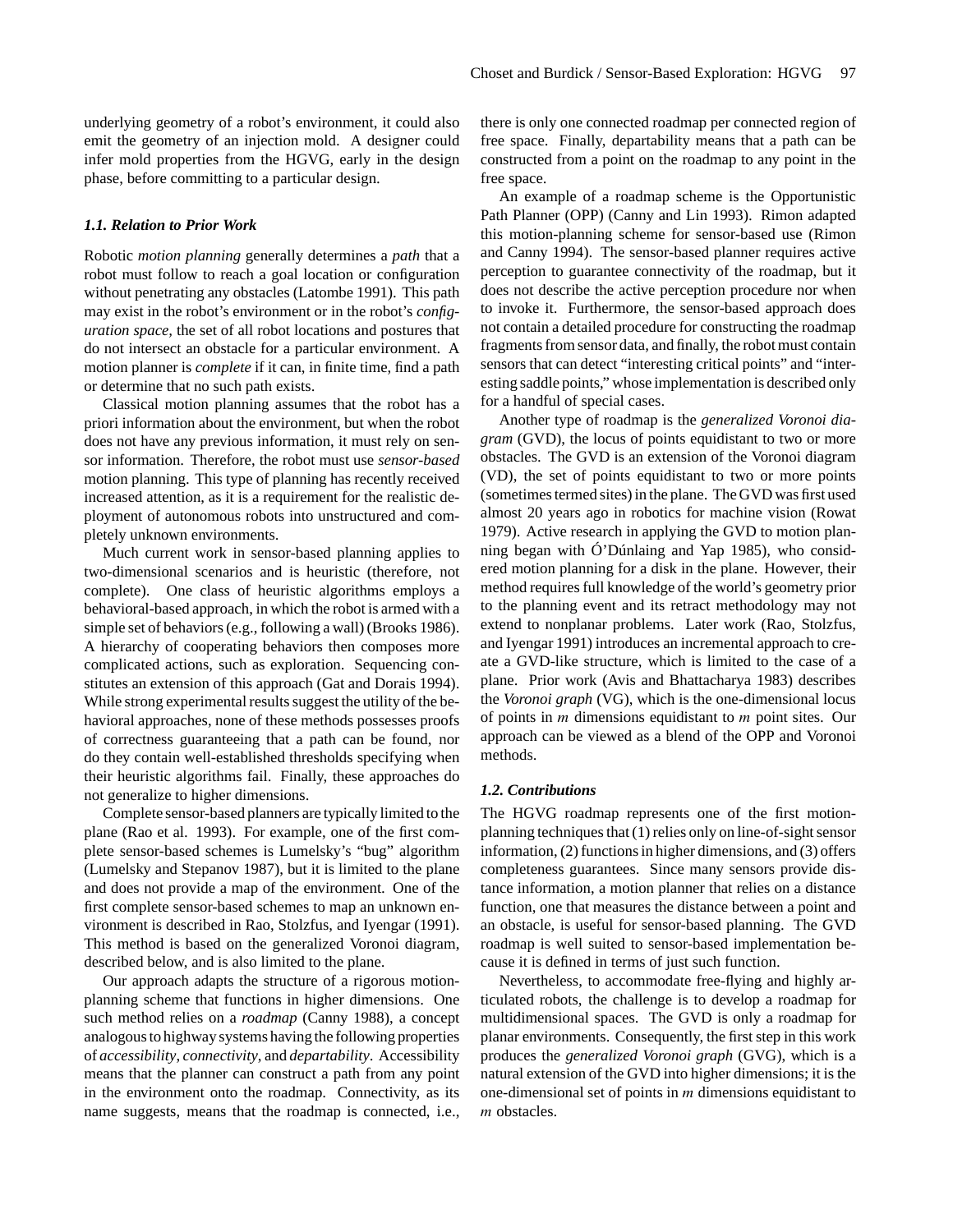However, unlike the GVD, the GVG is not necessarily connected in dimensions greater than two, and thus, in general, is not a roadmap. Additional structures, termed *higher order generalized Voronoi graphs*, connect GVG components, and together with the GVG form the HGVG. The HGVG is well suited to motion planning in multidimensional spaces (such as configuration spaces) because a motion planner can perform a bulk of its search on the one-dimensional HGVG. Figure 1 summarizes the evolution of the HGVG.

## *1.3. Basic Assumptions*

Throughout this work, we assume that the robot is modeled as a point operating in a subset  $W$  of an *m*-dimensional Euclidean space. We term  $W$  to be the work space even though it could be the robot's work space or configuration space, which is  $C^2$ -diffeomorphic to  $\mathbb{R}^m$ . The work space W is populated by obstacles  $C_1, \ldots, C_n$ , which are closed sets. We assume, when necessary, that nonconvex obstacles are locally convex, i.e., they are modeled as the union of the convex sets. For example, in Figure 2, the robot considers the L-shaped obstacle as two obstacles when attending to the "interior" of the L, but as one when focusing on the regions: the left and underneath the L. This makes sense from a sensor-based point of view. When the robot is "in" the L, it "sees" two objects that connect, whereas outside and to the left, the robot "sees" one obstacle. The set of points where the robot is free to move is called the *free space* and is defined as  $F7 = W \setminus \bigcup_{i=1}^{i=n} C_i$ (see Fig. 2).

This work makes two assumptions underlying the placement of obstacles in the environment. The first is stated below, and the second is introduced in Section 3.4. Finally, for  $x \in \mathbb{R}^m$ , let nbhd $(x)$  be a neighborhood of x that is contained in  $\mathbb{R}^m$ .



Fig. 1. Evolution of the HGVG.

Convex Obstacles that Bound a Subset of Free Space



Fig. 2. The robot operates in a bounded subset of the free space. Concave obstacles are modeled as the union of convex obstacles.

ASSUMPTION 1. Boundedness Assumption: The robot operates in a bounded, connected subset of the free space F7. This subset is bounded by obstacles.

When Assumption 1 is valid,  $n \ge m + 1$ . For example, in  $\mathbb{R}^3$  it takes a minimum four convex obstacles to bound a subset of F7. Also note that when Assumption 1 holds, although the robot is operating in a bounded connected subset of  $F7$ , the free space F7 itself may be unbounded.

# **2. Distance Functions**

The HGVG is defined in terms of a distance function that measures distance between a point and an obstacle. This section defines two types of distance functions: the X-distance function and the V-distance function, both of which provide a geometric foundation for our definition of the roadmap. A more complete discussion of these functions and their properties can be found in Choset and Burdick (1994).

## *2.1. X-Distance Function*

The distance between a point  $x$  and a convex set  $C_i$  is

$$
d_i^X(x) = \min_{c_0 \in C_i} \|x - c_0\|,\tag{1}
$$

where  $\|\cdot\|$  is the two-norm in  $\mathbb{R}^m$ . In Clarke (1990), it is shown that the gradient of  $d_i^X(x)$  is

$$
\nabla d_i^X(x) = \frac{x - c_0}{\|x - c_0\|} \in T_x \mathbb{R}^m,
$$
 (2)

where  $c_0$  is the point closest to x in  $C_i$ . That is,  $c_0$  is the point where  $||x - c_0|| = \min_{c \in C_i} ||x - c||$ . In later sections, we write  $c_0 = \text{argmin} d_i^X(x)$ . The gradient  $\nabla d_i^X(x)$  is a unit vector, based at x, pointing away from  $c_0$  along a line defined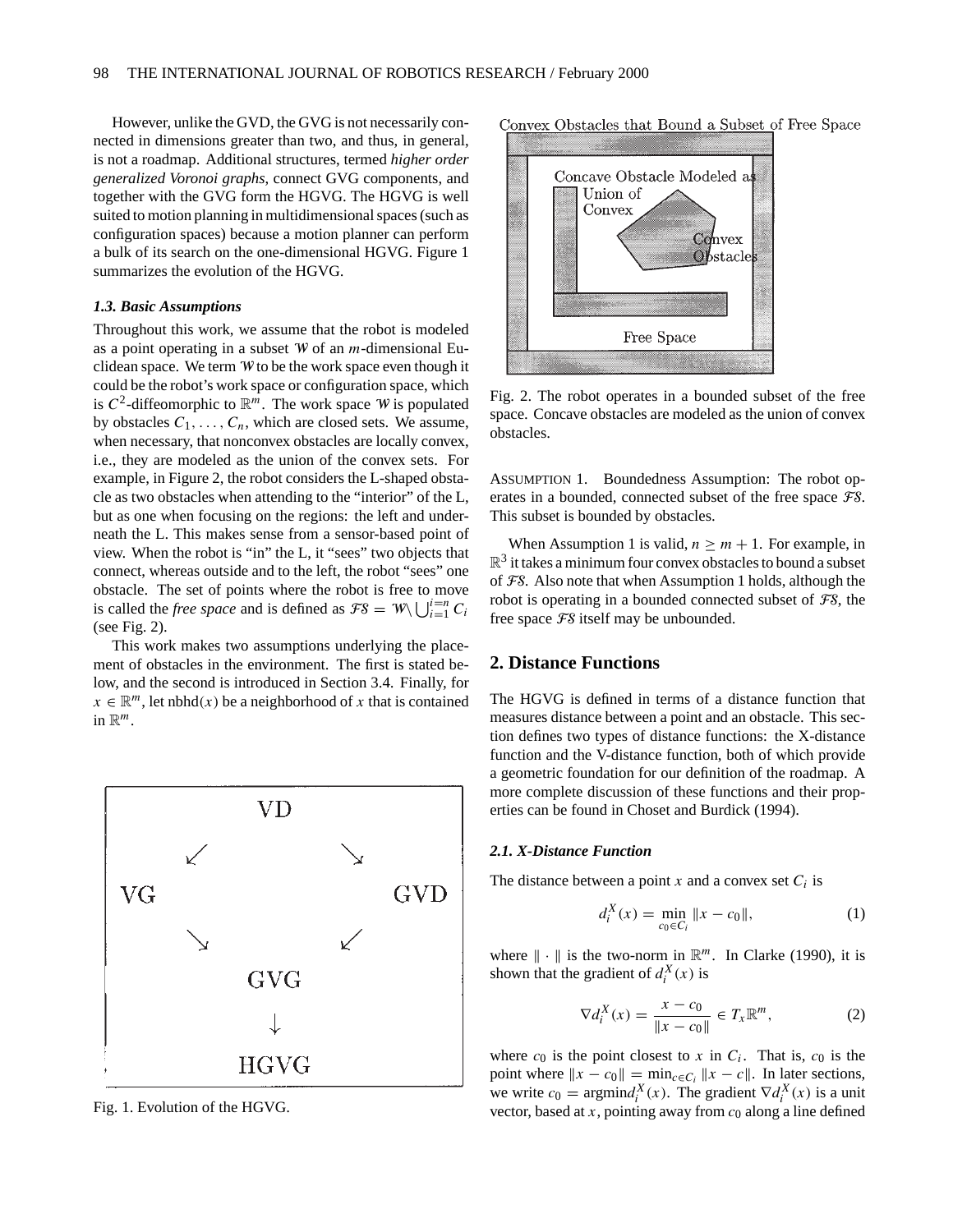by  $c_0$  and x (see Fig. 3). For convex sets, the closest point is always unique and thus, in the interior of the free space, the single object distance function is smooth (Clarke 1990).

Typically, the environment is populated with multiple obstacles, and thus we define a *multiobject distance function*, which is the distance between a point  $x$  and the closest point in the closest obstacle, i.e.,

$$
D(x) = \min_{i} d_i^{X}(x). \tag{3}
$$

Sometimes,  $D(x)$  can be stated as the distance between a point and the environment.

The multiobject distance function is nonsmooth (Choset 1998), and hence its gradient cannot be trivially defined. However, using nonsmooth analysis, which is reviewed in Choset (1998), it can be shown that the *generalized gradient* of  $D(x)$  is

$$
\partial D(x) = \text{Co}\{\nabla d_i^X(x) : i \in I(x)\},\tag{4}
$$

where (1) Co is the convex hull operation, (2)  $\partial$  is the generalized gradient operator, and (3)  $I(x)$  is defined as the set of indices such that  $\forall i \in I(x)$ , each  $C_i$  is the closest object to x (x may be equidistant to two or more obstacles). Notationally, if ∂ appears in front of a set, as opposed to a function, then it refers to the boundary of the set.

The definition of the distance function in this section does not consider occlusions. That is, the distance between a point  $x$  and an obstacle  $C_i$  can always be determined, even if there are other obstacles between x and  $C_i$ . Therefore, for the sake of terminology, we will term the particular distance function defined in this section as the *X-distance function* because its implementation assumes a robot can see through obstacles, as if the robot has X-ray vision.



Fig. 3. Distance between x and  $C_i$  is the distance to the closest point on  $C_i$ . The gradient is a unit vector pointing away from the nearest point.

## *2.2. The V-Distance Function*

Since most robot sensors cannot see through obstacles, we will now develop a distance function that relies solely on line-ofsight measurements. First, we consider line of sight between two points, and then between a point and an obstacle. A point c is *within line of sight* of a point x if there exists a straight line segment that connects  $x$  and  $c$  without penetrating any obstacle. That is,  $c$  is within line of sight of  $x$  if for all  $t \in [0, 1]$ ,  $(x(1 - t) + ct)$  lies in F7.

Now consider line of sight between a point and an obstacle. Let  $C_i(x)$  be the set of points on an object  $C_i$  that are within line of sight of  $x$ , i.e.,

$$
\tilde{C}_i(x) = \{c \in C_i : (1 - t)x + ct \in \mathbb{F}^7, \forall t \in [0, 1]\}.
$$

Let c be the nearest point in  $C_i$  to x, as defined by the Xdistance function, i.e.,  $c = \text{argmin} d_i^X(x)$ . The obstacle  $C_i$ is *within visible line of sight* at a point x, if the line segment that connects  $c$  and  $x$  does not penetrate any other obstacle. In other words,  $C_i$  is within visible line of sight at x if  $c \in$  $\tilde{C}_i(x)$ . In Figure 4, the nearest points on objects  $C_i$  and  $C_k$ , as measured by the X-ray distance function, are within line of sight of x and hence  $C_i$  and  $C_k$  are within visible line of sight of  $x$ .

If  $\tilde{C}_i(x) = \emptyset$ , then  $C_i$  is fully occluded at x. In other words, there are no points on the object that are within line of sight of x. Finally, there is an intermediate notion occlusion. If  $c \notin$  $\tilde{C}_i(x)$ , the obstacle is *visibly occluded* at x. In Figure 4, the nearest point on object  $C_i$ , as measured by the X-ray distance function, is *not* within line of sight of x, and hence it is not within visible line of sight of x, i.e.,  $C_i$  is visibly occluded at  $x$ . With this notion of visible line of sight, we can define distance as

DEFINITION 1. The *V-distance function* measures the distance between a point x and visible line-of-sight obstacle  $C_i$ , as the distance between x and the closest point on  $C_i$  to x. If



Fig. 4. Using the V-distance function, the distance to  $C_i$  is infinity, i.e.,  $C_i$  is visibly occluded.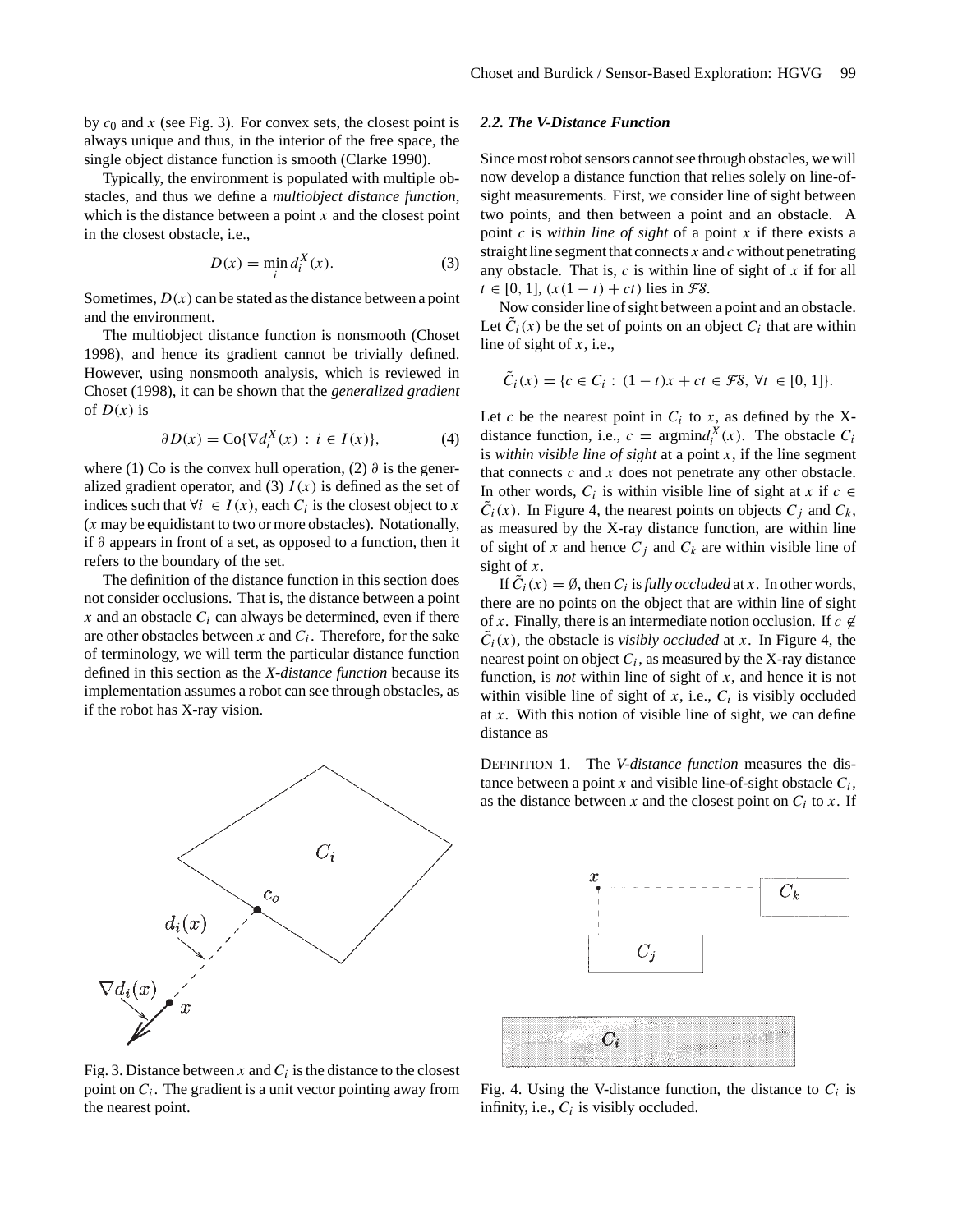$C_i$  is not within visible line of sight at x, then the distance is infinity, i.e., let  $c = \text{argmin} d_i^X(x)$ , and

$$
d_i^V(x) = \begin{cases} \min_{c \in C_i} ||x - c||, & \text{if } c \in \text{interior}(\tilde{C}_i(x)), \\ \infty, & \text{if } c \notin \text{interior}(\tilde{C}_i(x)), \end{cases}
$$
(5)

where interior means the interior of a set.

In Figure 4,  $C_i$  is not within visible line of sight at x, and thus it is occluded at x, making  $C_k$  the second closest obstacle.

If an object is not occluded, then the distance function has an associated gradient, i.e., letting  $c = \text{argmin} d_i^X(x)$ , we have

$$
\nabla d_i^V(x) = \begin{cases} \frac{x-c}{\|x-c\|} & \text{if } c \in \text{interior}(\tilde{C}_i(x)),\\ \text{undefined}, & \text{if } c \notin \text{interior}(\tilde{C}_i(x)). \end{cases} \tag{6}
$$

By definition,  $D(x) = \min_i d_i^V(x) = \min_i d_i^X(x)$ . Throughout this work, we will use the visible distance function, so the V -superscript is omitted.

Since this distance function is based only on line-of-sight information, it is more conducive to implementation with realistic sensors than the X-distance function. In fact, an important characteristic of  $d_i(x)$  and  $\nabla d_i(x)$  is that they can be computed from sensor data. For example, consider a mobile robot with a ring of sonar sensors (Fig. 5). The sonar sensor measurement approximates the value of the distance function, and the direction opposite to which the sensor is facing approximates the distance gradient.

# **3. The Generalized Voronoi Graph**

The distance function provides the basis for the HGVG and related structures such as the GVG and GVD. In this section,



Fig. 5. Mobile robot with sonar ring.

we describe the structures that comprise the GVG and then show that the GVG is one-dimensional. To do this, we must introduce a stability assumption requiring that obstacles lie in a generic environment. Finally, we will discuss the properties of accessibility and connectivity.

#### *3.1. Equidistant Faces*

In the Voronoi diagram literature, a *Voronoi region* is the set of points closest to a particular site (Aurenhammer 1991). Here, this definition is extended to the *generalized Voronoi region,*  $F_i$ , which is the closure of the set of points closest to one particular obstacle. In other words,

$$
\mathsf{F}_i = \mathsf{cl}\{x \in \mathsf{F}7 : d_i(x) \leq d_h(x) \ \forall h \neq i\}.
$$
 (7)

The basic building block of the GVD and GVG is the set of points equidistant to two sets  $C_i$  and  $C_j$ , which we term the *two-equidistant surface*,

$$
7_{ij} = \{x \in \mathbb{W} \setminus (C_i \bigcup C_j) : d_i(x) - d_j(x) = 0\}.
$$

See Figure 6. Of particular interest is the subset of  $7_{ij}$  termed the *two-equidistant surjective surface*,

$$
77_{ij} = \text{cl}\{x \in 7_{ij} : \nabla d_i(x) \neq \nabla d_j(x)\},\tag{8}
$$

which is the set of points  $x$  equidistant to two objects such that  $\nabla d_i(x) \neq \nabla d_i(x)$ , i.e., the function  $\nabla (d_i - d_i)(x)$  is surjective for all  $x \in 77_{ij}$ . Algebraically, this definition satisfies some requirements of the preimage theorem (Abraham, Marsden, and Ratiu 1988), but in actuality, the definition of  $77_{ij}$  accommodates nonconvex sets (see Fig. 7). If  $C_i$  and  $C_i$  are disjoint convex obstacles, then  $77_{ij} = 7_{ij}$ . We are interested in yet a further subset of  $77_{ij}$ , which is

DEFINITION 2. The *two-equidistant face* is the set of points equidistant to obstacles  $C_i$  and  $C_j$ , such that each point x in  $F_{ij}$  is closer to  $C_i$  and  $C_j$  than to any other obstacle, i.e.,

$$
F_{ij} = \{x \in cl(77_{ij}) : d_i(x) = d_j(x) \le d_h(x) \quad \forall h \neq i, j\}.
$$
\n(9)

By definition,  $F_{ij} \subset \text{cl}(F7)$ . Note that a two-equidistant  $F_{ij}$  lies on the common boundary of adjacent generalized Voronoi regions,  $F_i$  and  $F_j$ , i.e.,  $F_{ij} = F_i \bigcap F_j$ . See Figure 8 for an example of  $F_{ii}$ .

The union of all two-equidistant faces forms the generalized Voronoi diagram, i.e., GVD =  $\bigcup_{i=1}^{n-1} \bigcup_{j=i+1}^{n} \overline{F}_{ij}$  (see Fig. 9). Note that the GVD can be thought of as a complex that separates a space into generalized Voronoi regions regions closest to a particular obstacle.

The GVD reduces the motion-planning problem by one dimension, but that is not sufficient. Consider a 30-degreeof-freedom snake robot. In  $\mathbb{R}^{30}$ , for example, the GVD is 29-dimensional, which still presents a complicated motionplanning problem. We seek a one-dimensional roadmap.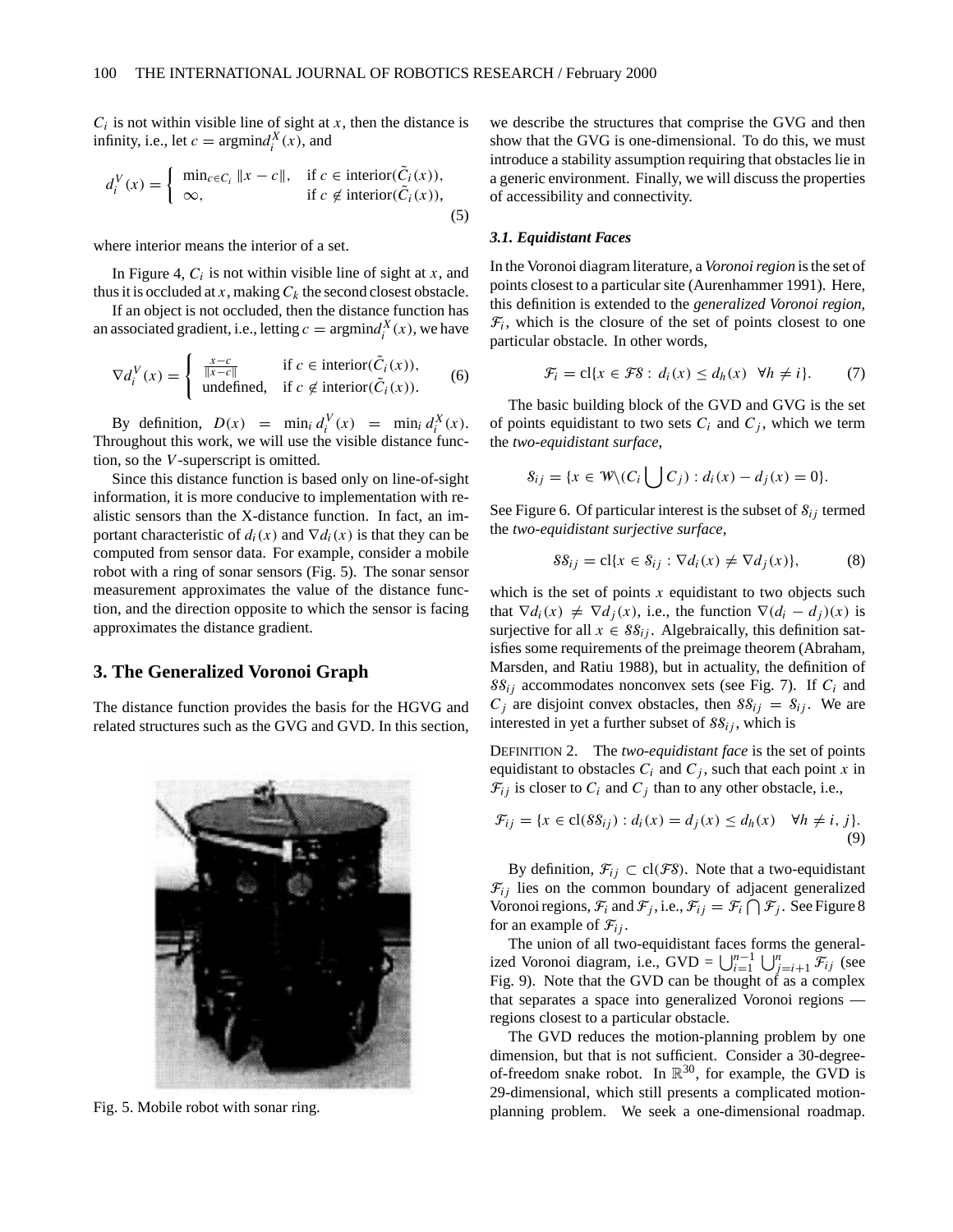

Fig. 6. The solid line represents  $7_{ij}$ , the set of points equidistant to obstacles  $C_i$  and  $C_j$ . Note that  $7_{ij}$  is unbounded and contains two components: the left component contains two linear subcomponents and one parabolic subcomponent, and the right component is linear. For all points,  $x$ , in the right component,  $\nabla d_i(x) = \nabla d_i(x)$ . The dotted lines emphasize that at a point on  $7_{ij}$ ,  $d_i(x) = d_j(x)$ .



Fig. 8. The solid line with angled ticks is the set of points equidistant and closest to obstacles  $C_i$  and  $C_j$ .



Fig. 7. The thick solid line with the gentle bend represents  $77_{ij}$ , the set of points equidistant to obstacles  $C_i$  and  $C_j$  such that the two closest points are distinct. Note that it is also unbounded and only has one connected component, unlike  $7_{ij}$ . Again, the dotted lines emphasize that for all points on  $7\overline{7}_{ij}$ ,  $d_i(x) = d_j(x)$  and the two vectors emphasize  $\nabla d_i(x) \neq$  $\nabla d_i(x)$ .



Fig. 9. The ticked solid lines is the set of points equidistant to obstacles  $C_i$  and  $C_j$  from Figure 7, such that each edge fragment is closest to the equidistant obstacles.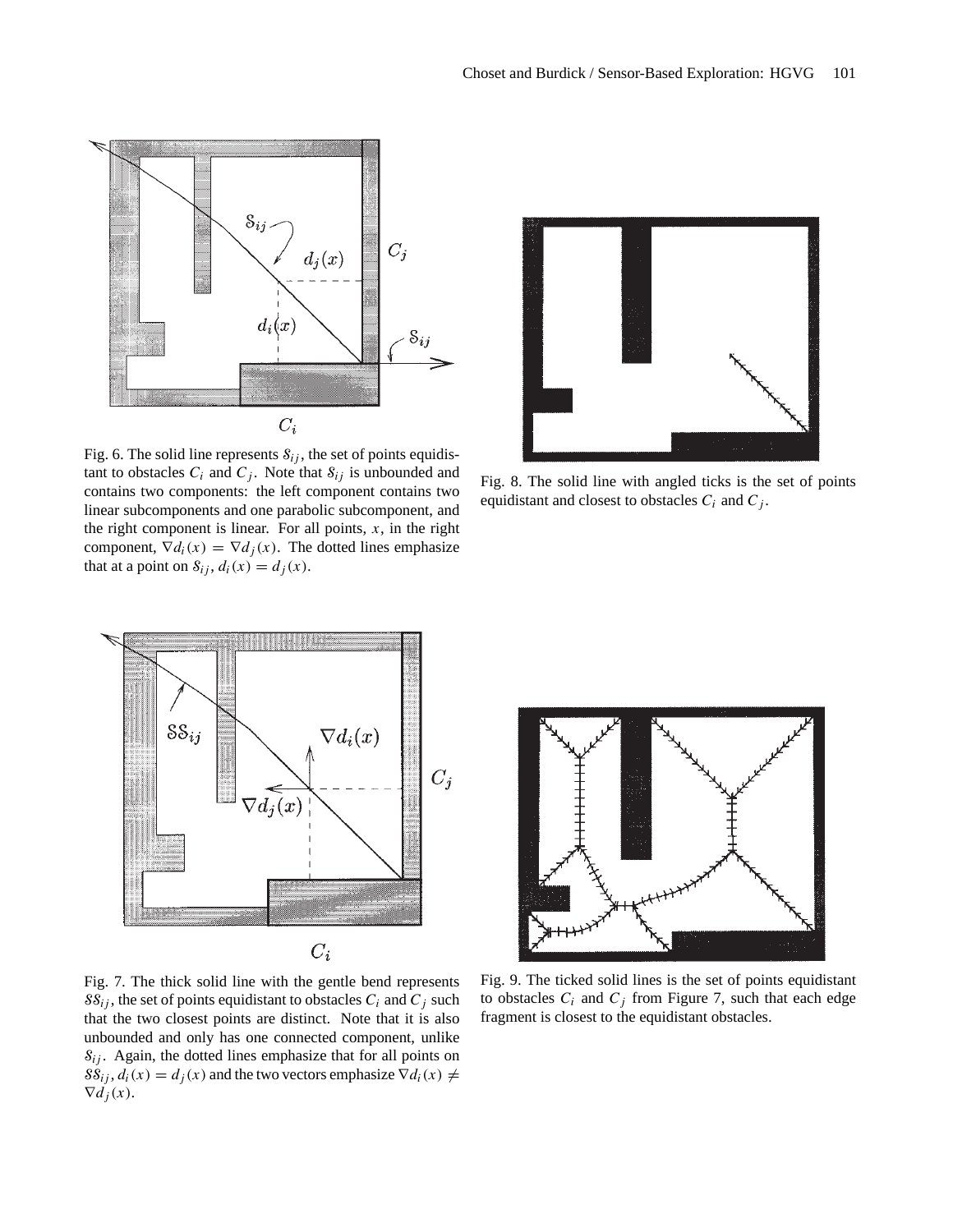Therefore, to define the GVG, we continue to define lower di-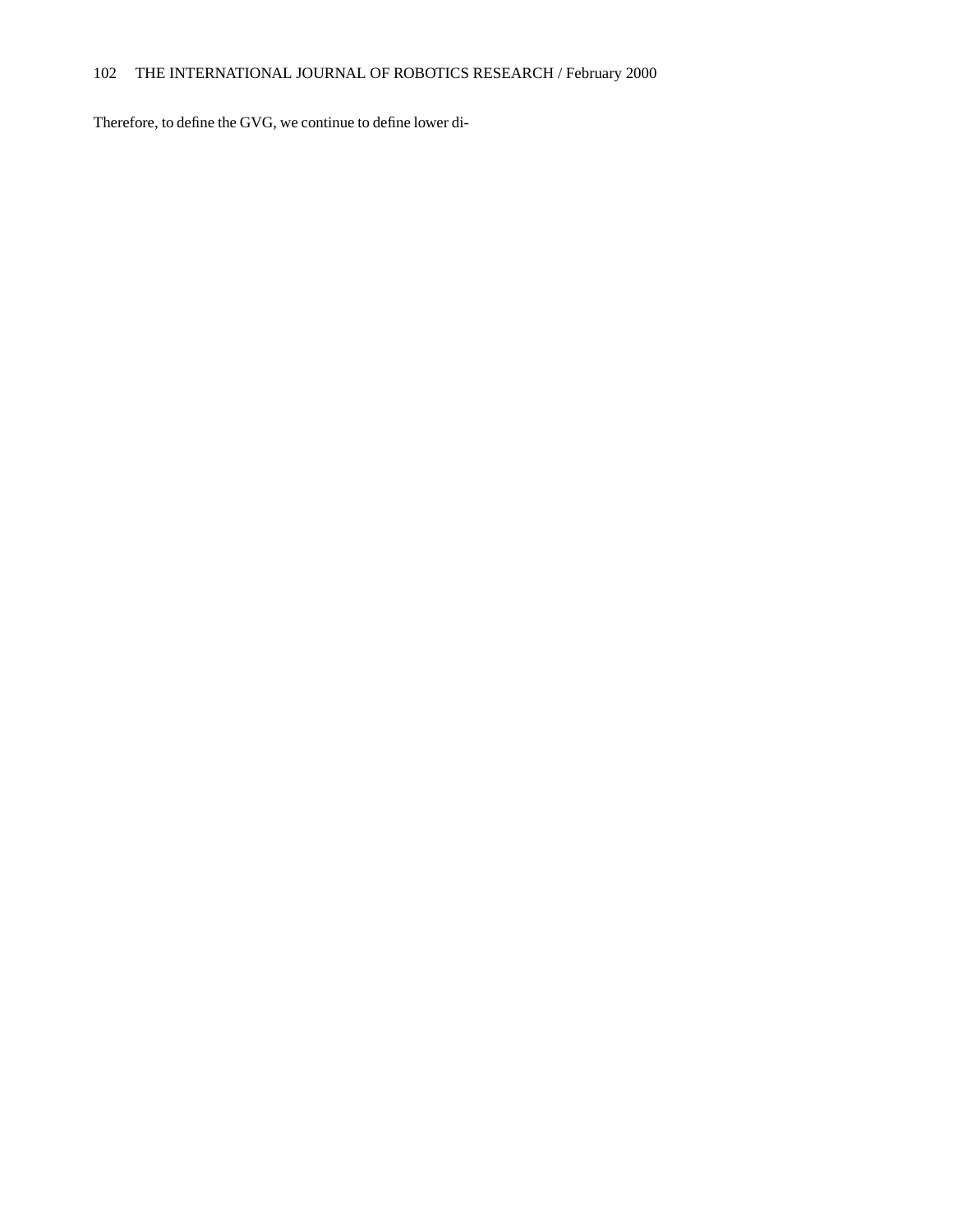Let  $A = \{x : d_i(x) = d_j(x)\}\$ ,  $B = \{x : d_i(x) \ge 0\}$ , and  $C = \{x : \nabla d_i(x) \neq \nabla d_i(x)\}\.$  With these definitions,

$$
F_{ij} = \text{cl}(A \cap B \cap C) = \text{cl}\{x : 0 \le d_i(x)
$$
  
=  $d_j(x) \le d_h(x)$   $\forall h$  and  $\nabla d_i(x) \ne \nabla d_j(x)$ . (13)

Equation 12 implies that  $F_{ijk} \subset \partial F_{ij}$ ; however, this equation also implies there are two other structures in the boundary: a two-boundary face and a floating two-boundary face, both defined below. These structures rarely occur and are not part of the GVG, but they are required in determining the appropriate dimension count for the GVG.

The set of points on the boundary of the free space where k obstacles intersect is the k*-boundary face* and is defined as

$$
C_{i_1...i_k} = \{x \in F_{i_1...i_k} \text{ such that } D(x) = 0\}. \tag{14}
$$

In *m* dimensions, an  $(m - 1)$ -boundary face is termed a *boundary edge* and is illustrated in Figure 10. *Boundary fragments* are connected subsets of the boundary edges and are denoted  $c_{ij}$  ( $c_{ij} \subset C_{ij}$ ). Finally, in  $\mathbb{R}^m$ , an *m*-boundary face, i.e. a *boundary point*, is where the GVG edge and boundary edge meet. Boundary points are also nodes in the GVG.

A *floating* k-boundary face,  $FC_{i_1...i_k}$  is the set of points in a k-equidistant face where at least two gradient vectors become collinear, i.e.,

$$
FC_{i_1...i_k} = \{x \in F_{i_1...i_k} : \nabla d_{j_1}(x) = \nabla d_{j_2}(x) \quad \text{where } j_1, j_2 \in \{i_1, ..., i_k\}\}.
$$
\n(15)

Analogous to boundary edges, *floating boundary edges* are floating (m−1)-boundary faces in Rm, and *floating boundary fragments* are connected subsets of the boundary edges and are denoted by  $fc_{ij}$ , where  $fc_{ij} \subset FC_{ij}$ . Just like boundary edges, in most environments, there are not that many floating boundary edges (and thus floating boundary fragments) because these structures are associated with the boundary of the environment.<sup>1</sup> Finally, *floating boundary points* are floating *m*-boundary faces in  $\mathbb{R}^m$ . See the appendix for an example containing boundary and floating boundary edges.

The following proposition guarantees that the  $(k + 1)$ equidistant face, the  $k$ -boundary face, and the floating  $k$ boundary face are the only structures that can exist in the boundary of a  $k$ -equidistant face.

PROPOSITION 1. If a  $(k + 1)$ -equidistant face  $F_{i_1...i_{k+1}}$  is nonempty, f.k-equidistant f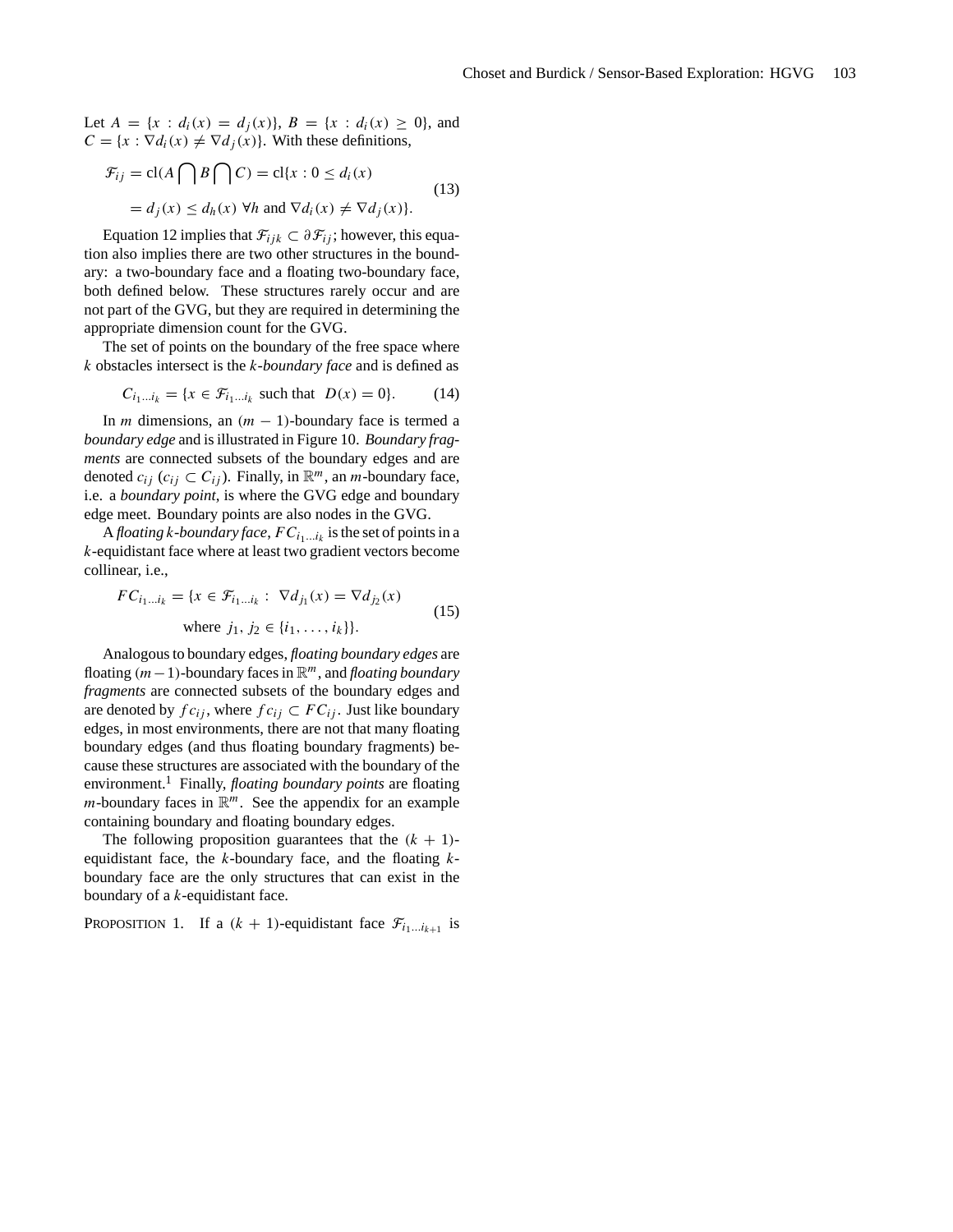one-dimensional. To properly invoke the preimage theorem to obtain a correct dimension count, we first introduce an important transversality assumption and discuss its implications.

ASSUMPTION 2. Equidistant Surface Transversality Assumption: If equidistant surjective surfaces are manifolds, then they intersect transversally. That is,  $77_{i_1...i_k}j_1\overline{\mathbb{A}}$   $77_{i_1...i_k}j_2$ with respect to  $77_{i_1...i_k}$  if  $j_1 \neq j_2$ .

In the case that  $m = 2$  and the obstacles are points, this assumption is equivalent to the "no four points are co-circular" assumption, which is often made in the Voronoi diagram literature (Aurenhammer 1991). Assumption 2 is the generalization of this statement.

This transversality assumption can also be interpreted as an assumption on the stability of the equidistant surface intersection geometry. In Figure 12,  $77_{ijk} = 77_{jkl} = 77_{ikl} = 77_{ijl}$ because there exists a circle that intersects the four obstacles (a nongeneric case). After a slight perturbation of the obstacles, the equidistant surfaces no longer coincide (Fig. 13). Since  $77_{ijk}$  and  $77_{ijl}$  are points in this example, they intersect transversally only if they do not intersect at all. As a result of Assumption 2,  $77_{i_1...i_k j_1} \neq 77_{i_1...i_k j_2}$  if and only if  $j_1 \neq j_2$ . The condition where two equidistant surjective surfaces are equal is an unstable nongeneric one, and thus we do not consider it because any slight perturbation of the obstacle locations drastically affects equidistance relationships. With this assumption in place, we are now ready to determine the generic dimension of the GVG.



Fig. 13. Small perturbation in obstacle locations.

Let the mapping  $G : \mathbb{R}^m \to \mathbb{R}$  be defined as

$$
G(x) = \begin{bmatrix} (d_{i_1} - d_{i_2})(x) \\ (d_{i_1} - d_{i_3})(x) \\ \vdots \\ (d_{i_1} - d_{i_m})(x) \end{bmatrix}.
$$





Fig. 12. Nongeneric arrangement.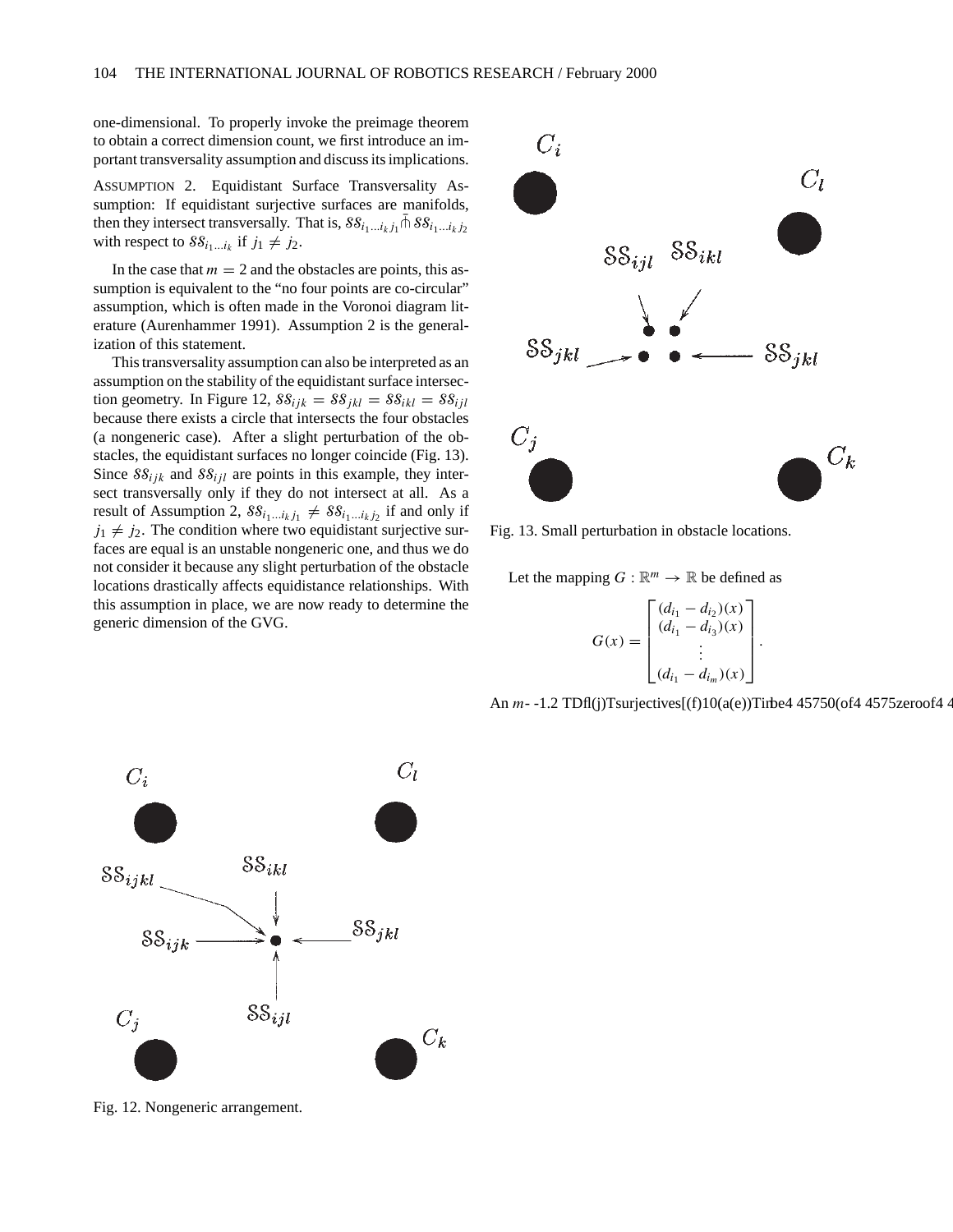$\cdots = d_{i_k}(x) < d_h(x)$ , there exists an nbhd $(x)$  in  $77_{i_1...i_k}$ . Let  $Y = \text{nbhd}(x) \bigcap 77_{i_1...i_k}$ . To show that interior( $F_{i_1...i_k}$ ) has the same dimension as  $77_{i_1...i_k}$ , it suffices to show that  $Y \subset$  interior( $\mathbb{F}_{i_1...i_k}$ ).

Since  $x \in \text{interior}(\mathbb{F}_{i_1...i_k})$ , there exists an  $h \notin \{i_1,...,i_k\}$ such that  $d_{i_1}(x) = \cdots = d_{i_k}(x) < d_h(x)$ . By continuity of the single object distance function, for  $\epsilon$  sufficiently small,  $d_{i_1}(x + \epsilon) = \cdots = d_{i_k}(x + \epsilon) < d_h(x + \epsilon)$ . Therefore, Y is an open subset of interior( $F_{i_1...i_k}$ ), and thus the dimensions of  $77_{i_1...i_k}$  and interior( $F_{i_1...i_k}$ ) are the same.

Now, we can show the following:

PROPOSITION 2. The GVG edges are one-dimensional with zero dimensional boundary.

**Proof.** Since  $77_{i_1...i_{m+1}}$  is a zero-dimensional manifold, it consists of isolated points in  $\mathbb{W}\setminus \bigcup_{h=1}^m C_h$ . Each of these points is an open set in the topology that  $\mathbb{W}\setminus \bigcup_{h=1}^m C_h$  induces on  $77_{i_1...i_{m+1}}$ . Furthermore, nonempty subsets of a collection of points are points, and thus all nonempty subsets of  $77_{i_1...i_{m+1}}$  are open sets in the subspace topology. Since  $F_{i_1...i_{m+1}}$  is a nonempty subset of  $77_{i_1...i_{m+1}}$ ,  $F_{i_1...i_{m+1}}$  is zerodimensional. By a similar argument  $C_{i_1...i_m}$  and  $FC_{i_1...i_m}$  are zero-dimensional.

By Proposition 1,  $F_{i_1...i_m}$  can be defined as

$$
\text{interior}(\sqsubseteq_{i_1\ldots i_m})\bigcup_{\beta}\sqsubseteq_{i_1\ldots i_m k_{\beta}}\bigcup C_{i_1\ldots i_m}\bigcup F C_{i_1\ldots i_m}.
$$

Since  $\forall \beta, \overline{\vdash}_{i_1...i_mk_{\beta}} \bigcup C_{i_1...i_m} \bigcup FC_{i_1...i_m}$  is zero-dimensional and interior( $F_{i_1...i_m}$ ) is one-dimensional, the GVG edge,  $F_{i_1...i_m}$ , is a one-dimensional manifold with a zerodimensional boundary.

The procedure described in the above paragraph can be repeated to show that any k-equidistant face is  $(m - k + 1)$ dimensional.

#### *3.5. Accessibility*

As stated in the previous section, the GVG is the backbone of the HGVG roadmap. Therefore, if the GVG has the accessibility property, so does the HGVG. In this section, we give an argument that a path exists from any point in the free space to a GVG edge, i.e., the GVG has the roadmap accessibility property.

PROPOSITION 3. Given the Boundedness Assumption and the Equidistant Surface Transversality Assumption, the GVG has the property of accessibility.

**Proof.** We demonstrate that a robot can access the GVG by following a path that is constructed using gradient ascent on the multiobject distance function  $D(x)$ , which is the distance to the nearest object from x. Although  $D(x)$  is not smooth, the multiobject distance function does possess a *generalized gradient*, which is denoted

$$
\partial D(x) = \text{Co}\{\nabla d_i(x) : \forall i \in I(x)\}.
$$
 (17)

Furthermore, it is shown (Choset and Burdick 1994) that if 0 ∈ interior( $\partial D(x)$ ), where 0 is the origin of the tangent space at x, then x is a local maxima of  $D$ . Using this result and the following two lemmas, we can conclude that if  $x$  is a local maxima of D, then the point x is equidistant to  $m + 1$ obstacles.

LEMMA 2. Given a set of *n* arbitrary vectors in  $\mathbb{R}^m$ , then  $0 \in \text{interior}(\text{Co}\{v_i \in \mathbb{R}^m : i = 1, ..., n\})$  if and only if  $\{v_i \in \mathbb{R}^m : i = 1, \ldots, n\}$  positively span  $\mathbb{R}^m$ .

LEMMA 3. Goldman and Tucker. It requires a minimum of  $(m + 1)$  vectors to positively span  $\mathbb{R}^m$ .

The results of Scheimberg and Oliveira (1992) can be extended to show that the generalized gradient of D only vanishes at a local minima. Assume the robot does not start at a local minima (this assumption is reasonable because we are performing a gradient ascent operation and the local minima are generically isolated unstable extrema points that occur on a set of measure zero). Therefore, gradient ascent of the multiobject distance function will bring the robot to a local maxima of D, which is a point equidistant to  $m+1$  obstacles, which is a point on the GVG. (Note that when  $\partial D$  is a set, the vector with the smallest norm in  $\partial D$  is chosen as the gradient (Scheimberg and Oliveira 1992).

The explicit numerical implementation of the gradient ascent operation is described in the companion paper (Choset and Burdick 2000).

#### *3.6. Departability*

*Departability* is the property of a roadmap that ensures all points are accessible from at least one point in the roadmap (Rimon and Canny 1994). In the case where full knowledge of the world's geometry is available, departability is simply accessibility, but in reverse. The "on-line" case is considered in the companion paper (Choset and Burdick 2000).

# *3.7. Connectivity of the GVG*

When the GVG is connected, it is a roadmap in its own right, and thus sufficient for motion planning. The GVD is connected (Ó'Dúnlaing and Yap 1985; Choset 1996), and thus for planar environments ( $m = 2$ ), the GVG is connected. Yap demonstrates a condition in Schwartz and Yap (1987) that ensures connectivity of the GVG in any dimension, as follows. The generalized Voronoi regions and equidistant faces may be viewed as a cellular decomposition of  $W$  into  $k$ dimensional sets, where  $k = 0, \ldots, m$ . If each k-dimensional cell is homeomorphic to a  $k$ -dimensional disk, then the onedimensional cells of such a decomposition form a roadmap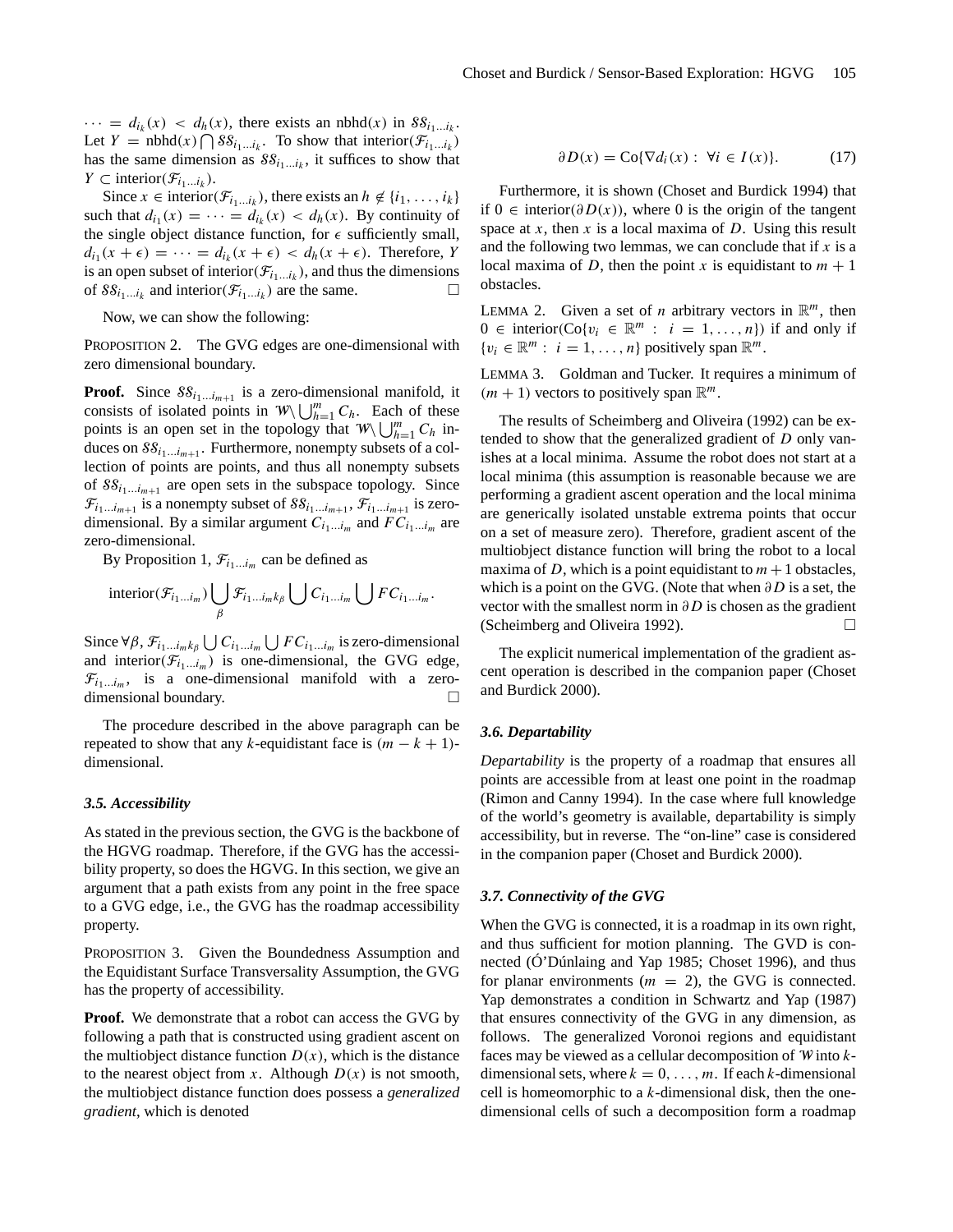structure of W (Schwartz and Yap 1987). The GVG is sufficient for motion planning in any dimensioned configuration spaces if all equidistant faces satisfy this condition. For example, the equidistant faces in Figure 11 satisfy this condition and hence the GVG is connected.

# **4. The Hierarchical Generalized Voronoi Graph**

The GVG is a great strategy for motion planning in all planar environments, and some multidimensional ones under certain conditions. In environments where these conditions are not upheld, the GVG is not sufficient for general purpose motion planning because the GVG is not connected. These environments are realistic and are not mathematical nongeneric cases. For example, Figure 14 contains an example of a disconnected GVG with two connected components: (1) an outer GVG network similar to the one described in Example 1 and (2) an inner GVG network that forms a halolike structure around the inner box. Solving this connectivity problem is a major contribution of this work.

The two-equidistant face defined by the floor and the ceiling in Figure 14 violates Yap's condition because the face is not homeomorphic to a two-dimensional disk, i.e., the halolike boundary structure forms a hole in the middle of the face. In this section, we define additional structures, termed *higher order generalized Voronoi graphs*, and use them to connect the disconnected boundaries of two-equidistant faces, which in turn connect the GVG. Essentially, higher order generalized Voronoi graphs are like GVGs that are recursively defined on lower dimensional equidistant faces. The HGVG is the GVG and all higher order generalized Voronoi graphs.

For the rest of this paper, we will focus attention on developing a roadmap for  $\mathbb{R}^3$ , even though many of the following results are general to  $\mathbb{R}^m$ . Since we are only considering  $W \subset \mathbb{R}^3$ , then

- the only higher order generalized Voronoi graph is a second-order generalized Voronoi graph,
- two-equidistant faces are two-dimensional, and



**Interior Box** 

Fig. 14. An example of a disconnected GVG.

Room

Exterior

• GVG edges are three-equidistant faces formed by the intersection of *three* two-equidistant faces.

The underlying philosophy of the HGVG is to exploit the connectivity property of the GVD, the union of the twoequidistant faces. By definition, GVG edges lie on the boundaries of two-equidistant faces, and thus adjacent twoequidistant faces share a common GVG edge. If the GVG edges associated with each two-equidistant face were connected (i.e., the boundary of each two-equidistant face is connected according to Yap's assumption), then the entire GVG is connected because the GVD is connected.

When the GVG is disconnected, a two-equidistant face has a disconnected boundary. However, the HGVG connects disconnected boundary components on each two-equidistant face, and thus the HGVG is connected because the GVD is connected. Now, our goal is to use the second-order GVG, denoted with a superscript  $GVG<sup>2</sup>$ , to connect the boundaries of two-equidistant faces with disconnected boundary components, thereby connecting all disconnected GVG components. In this section, we explicitly define the HGVG in  $\mathbb{R}^3$ and supply a connectivity proof that makes an assumption. The ensuing sections relax this assumption, while maintaining connectivity of the HGVG. Finally, Assumption 1 has to be modified to make sure there are "enough" obstacles for the following.

# *4.1. GVG*<sup>2</sup> *Equidistant Edges*

The construction of the  $GVG<sup>2</sup>$  parallels that of the GVG. The basic building block of the GVG<sup>2</sup> is called the *second-order two-equidistant surface* and is defined as  $7_{kl}|_{F_{ij}} = \{x \in$  $F_{ij}$ :  $(d_l - d_k)(x) = 0$ . Of particular interest is a subset of  $7_{kl}|_{\left\lfloor \frac{n}{l} \right\rfloor}$  termed the *two-equidistant surjective surface*, which is defined as  $77_{kl} |_{\sqsubseteq_{ij}} = \text{cl}\{x \in 7_{kl} |_{\sqsubseteq_{ij}} : \nabla d_l(x) \neq \nabla d_k(x)\}.$ We define the *second-order two-equidistant face* to be

$$
F_{kl}|_{F_{ij}} = \{x \in \text{cl}(77_{kl}|_{F_{ij}}) : \forall h, d_h(x) \ge d_k(x) \}
$$
  
=  $d_l(x) \ge d_i(x) = d_j(x)\}.$  (18)

The second-order two-equidistant face,  $F_{kl}|_{F_{ij}}$ , is the set of points on the face,  $F_{ij}$ , that are equidistant to two obstacles  $C_k$  and  $C_l$  such that  $C_k$  and  $C_l$  are the *second* closest equidistant objects and  $C_i$  and  $C_j$  are the closest equidistant obstacles. In Figure 15, the lower-left dotted edge is the set of points whose *closest* equidistant obstacles are the floor and ceiling and whose second closest obstacles are the left and front walls.<sup>2</sup> This edge is a second-order two-equidistant edge.

<sup>2.</sup> Note that we are counting first and second closest differently than one would rank winners of a car race. In a race, if two cars tie for first, then the next car is considered to be "third." In our counting of first, second, etc., we would consider the next car to be "second." Also, we presume that Assumption 1 ensures there are enough obstacles to define the second-order equidistant faces.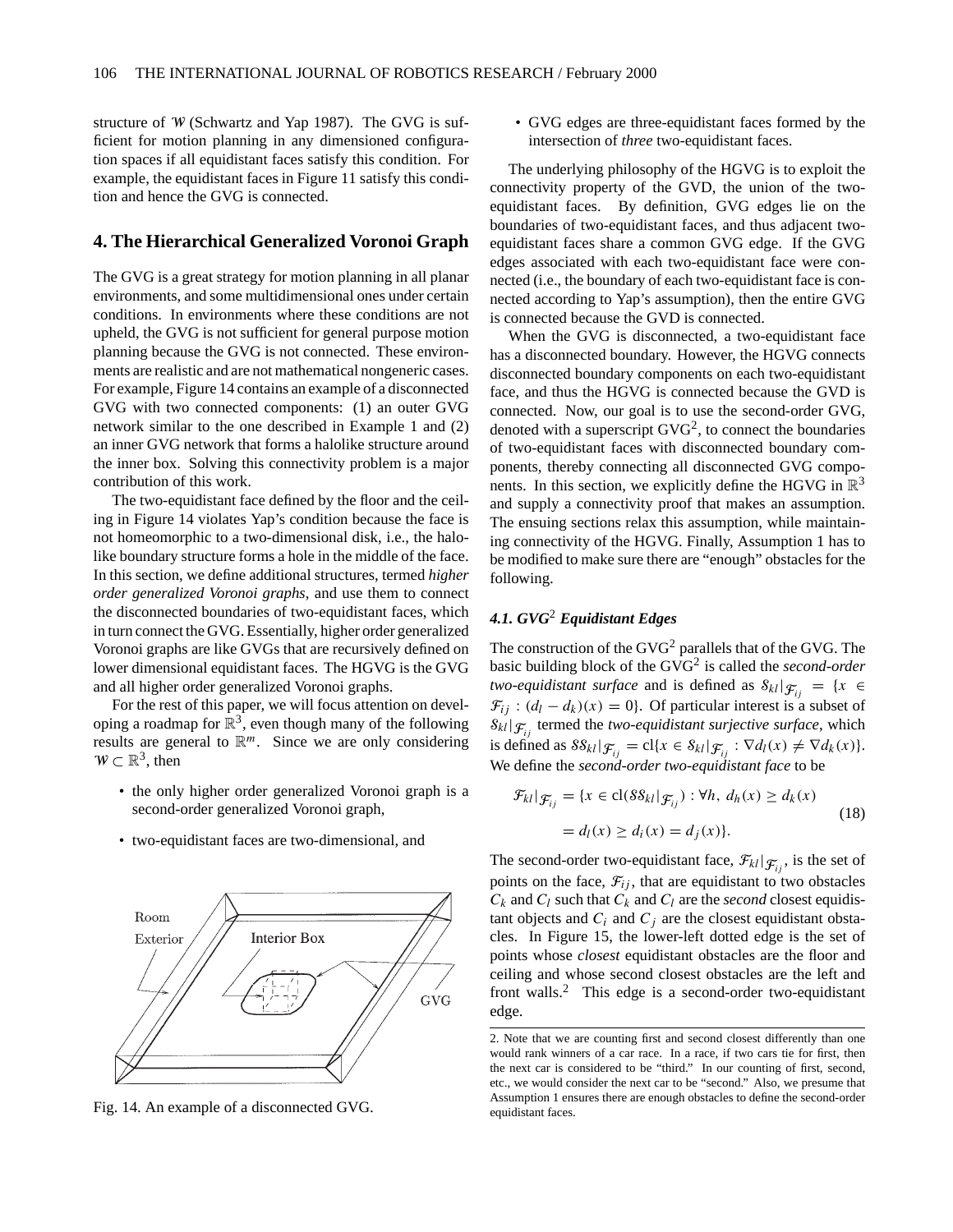Analogous to the GVG, we continue our construction with lower dimensional subsets of  $F_{ij}$ . The *second-order threeequidistant face*,

$$
\mathsf{F}_{klp}|\mathsf{F}_{ij}=\mathsf{F}_{kl}|\mathsf{F}_{ij}\bigcap\mathsf{F}_{lp}|\mathsf{F}_{ij}\bigcap\mathsf{F}_{kp}|\mathsf{F}_{ij},
$$

is the set of points where  $C_k$ ,  $C_l$ , and  $C_p$  are *second* closest equidistant objects and  $C_i$  and  $C_j$  are the closest equidistant objects.

Continuing in this vein, we can define second-order  $k$ equidistant faces, but since we are limiting the discussion to  $\mathbb{R}^3$ , the second-order two-equidistant faces are the GVG<sup>2</sup> edges, and the second-order three-equidistant faces are the second-order meet points.<sup>3</sup>

The dotted lines in Figure 15 are  $GVG<sup>2</sup>$  edges. Note that there is a "cycle" in the second-order GVG, which implies the existence of the GVG cycle inside of it. With this information, the robot makes a link from the second-order cycle to the GVG, thereby connecting the roadmap in this example. This linking strategy is defined in a later section.

#### *4.2. Second-Order Generalized Voronoi Region*

Recall from Section 3.1 that the GVD forms a complex that separates the robot's work space into generalized Voronoi regions, each of which is the set of points closest to a particular obstacle. Likewise, the GVG<sup>2</sup> constrained to a two-equidistant face, denoted GVG<sup>2</sup> $|F_{ij}|$ , separates the twoequidistant face Fij into *second-order generalized Voronoi regions*, each of which has a particular *second closest obstacle* (but  $C_i$  and  $C_j$  are the closest obstacles). The second-order generalized Voronoi regions are formally defined as

$$
F_k|_{F_{ij}} = cl\{x \in F_{ij} : \forall h \neq i, j, k, 0 < d_h(x) = d_j(x) < d_k(x) < d_h(x) \text{ and } \nabla d_i(x) \neq \nabla d_j(x) \}. \tag{19}
$$

EXAMPLE 2. Let  $\text{GVG}^2\big|_{\text{F}_{\text{floor}/\text{ceiling}}}$  be the second-order GVG for the two-equidistant face,  $F_{\text{floor}/\text{ceiling}}$ , defined by the floor and ceiling of the rectangular enclosure in Figure 15. The solid lines in Figure 15 represent the GVG, and the dotted lines represent  $\text{GVG}^2\vert_{\text{F}_{\text{floor}/\text{ceiling}}}.$  The  $\text{GVG}^2\vert_{\text{F}_{\text{floor}/\text{ceiling}}}$  divides  $F_{floor/ceiling}$  into five regions whose closest obstacles are the floor and ceiling; furthermore, each region has a unique second closest obstacle: the front face, the right face, the back face, the left face, and the interior box. These regions are the second-order generalized Voronoi regions.

Just as the boundaries of the generalized Voronoi regions define the GVD, the boundaries of the second-order general-



Fig. 15. Box in a room.

ized Voronoi regions constitute the second-order generalized Voronoi graph, i.e.,  $\text{GVG}^2|_{\text{F}_{ij}} = \bigcup_k \partial \text{F}_k|_{\text{F}_{ij}}$ .

If the boundaries of each second-order generalized Voronoi region are connected (or can be connected with a link), then the boundaries of the two-equidistant faces, i.e., the GVG edges, are connected through the second-order generalized Voronoi graph. Therefore, our goal now is to ensure the boundaries of the second-order generalized Voronoi regions are connected or can be connected via a well-defined link.

However, before we can discuss connecting the boundaries of the second-order generalized Voronoi regions, we must first identify all of the structures in their boundaries. Unlike the case in Figure 15, the second-order GVG may contain other structures. These additional structures are boundary edges, floating boundary edges, and *occluding edges*. Since there are many types of  $GVG<sup>2</sup>$  edges, the structures defined in Section 4.1 are termed *GVG*<sup>2</sup> *equidistant edges.* These edges are similar to GVG edges because they are defined in terms of equidistant relationships. The boundary edges defined in Section 3.2 have their name because they exist on the boundary of the environment; in  $\mathbb{R}^3$ , they are the set of points where the distance to two obstacles is zero. Floating boundary edges are similar to boundary edges, but "float" in space. The final edges—occluding edges—are defined in the next section.

#### *4.3. Occluding Edges*

The following example motivates the need for an occluding edge.

EXAMPLE 3. Hole on top of a box: Figure 16 depicts a flat room with a box in the middle of the room. The box in the middle of the room contains an opening that can either be a through-hole, a dimple, or an entrance to another internal environment.

The GVG structure associated with the box and the hole (see Fig. 17) contains two connected components: one associated with the hole and ceiling, and one associated with

<sup>3.</sup> It is worth noting that to define the  $GVG^2$  edges, Assumption 1 must be upgraded to ensure there are "enough" obstacles to form one-dimensional structures. Hence, the GVG and  $\overrightarrow{GVG}^2$  in higher dimensions require a cluttered environment with at least  $m + 1$  obstacles, where m is the dimension of the space.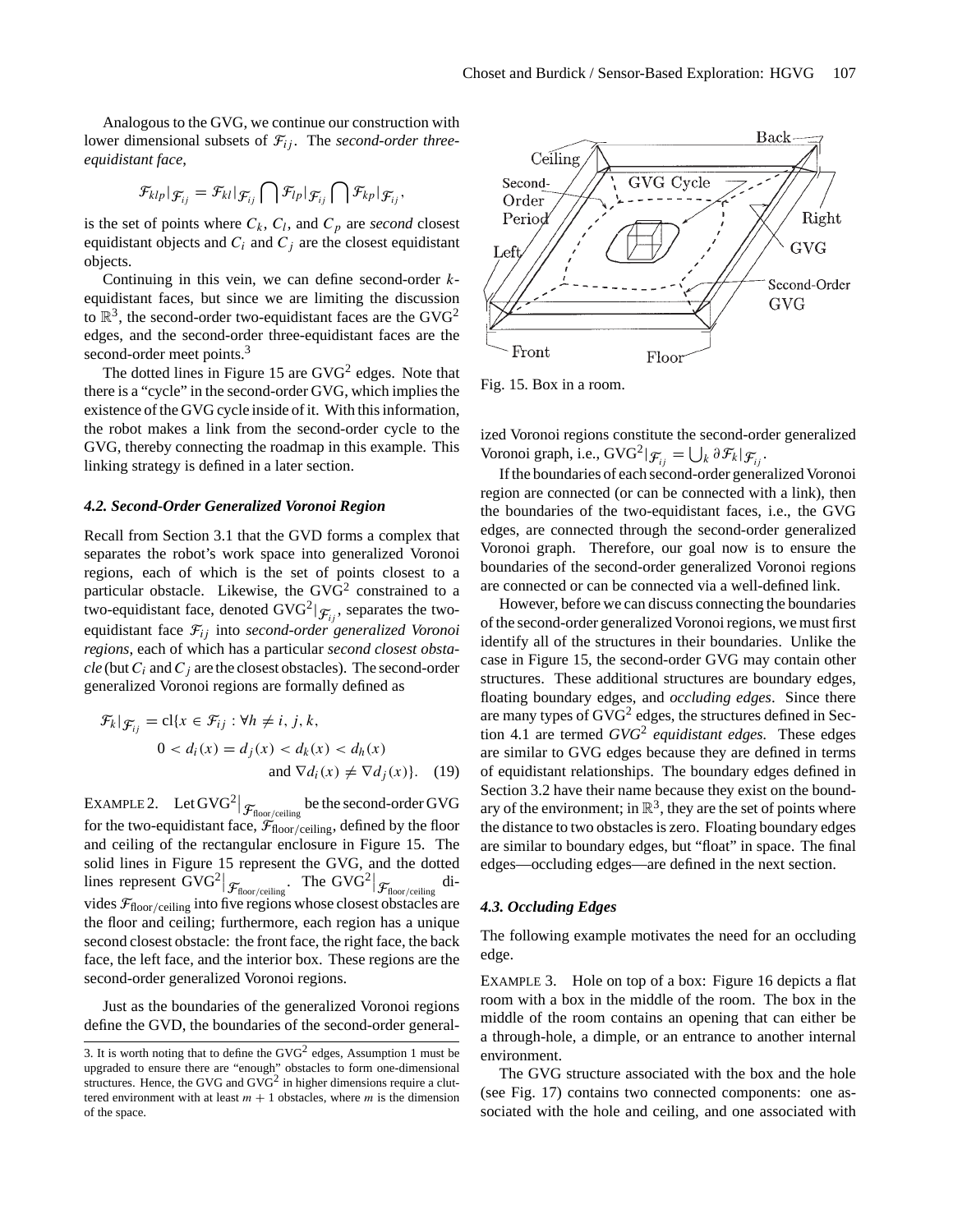

Fig. 16. Room with a box in the middle. The box, outlined with dotted lines, has an opening on top of it, delineated with solid lines.



Fig. 17. The GVG edges in the vicinity of the interior box. This halo-shaped GVG edge is defined by the ceiling, floor, and box. The two parallel arrowlike structures connected by a segment is the GVG structure defined by the four sides of the hole and the ceiling.

the box, the floor, and the ceiling. Unfortunately, the two connected components are not within line of sight of each other. Hence, even if the robot possessed a magical "GVG sensor," depending on the robot's initial conditions, it may "miss" one of these connected components while incrementally constructing the HGVG. Therefore, there is a need to define an additional structure to link the disconnected connected components.

DEFINITION 4. The *two-occluding face*,  $V_{kl}|_{\bigcap_{ij}}$ , is the set of points on the shared boundary of two adjacent second-order generalized Voronoi regions,  $F_k|_{F_{ij}}$  and  $F_l|_{F_{ij}}$ , where for  $x \in V_{kl}|_{\bigcap_{ij}, s \in \bigcap_{k} \big|_{\bigcap_{ij}, s \text{ and } t \in \bigcap_{l} \big|_{\bigcap_{ij}, s \text{ } } \lim_{s \to x} d_k(s)} \neq$  $\lim_{t\to x} d_l(t)$ .

The occluding faces make the bridge between disconnected GVG components that are not within line of sight of each other. In  $\mathbb{R}^3$ , a two-occluding face is called an *occluding edge*.

Connected subsets of an occluding edge are termed *occluding fragments* and are denoted  $v_{ij}$ . The following example gives an intuitive description of the occluding edges.

EXAMPLE 4. Occluding Edge: Recall the rectangular enclosure with a box in its interior in Figure 15. Consider the two-equidistant face defined by the box and the ceiling of Figure 15. This two-equidistant face is shaped like an upsidedown bowl, as depicted in Figure 18. Figure 19 contains a side view of Figure 18.

Consider a robot in Figure 19 that moves from left to right while maintaining double equidistance between the inner box and ceiling (i.e., while it remains on a two-equidistant face). Assume the robot starts at a point where the second closest obstacle is the floor. While moving from left to right on the two-equidistant face, the inner box begins to occlude the floor as the robot begins to pass over the box. (Recall that we are using the visible distance function.) When the floor becomes occluded, there is a discontinuous jump in the value of the distance to the second closest obstacle. The point where the floor becomes occluded is a point in an occluding edge.

The dashed lines in Figure 18 represent the occluding edge in the two-equidistant face defined by floor and ceiling. The occluding edge encloses a region where points in its exterior are within line of sight of the floor. (See Fig. 20.)

# *4.4. Structures of the Second-Order Generalized Voronoi Graph (Boundary Elements of the Second-Order Generalized Voronoi Regions)*

Since the boundaries of the second-order generalized Voronoi regions constitute the second-order generalized Voronoi graph, we now consider them carefully. The following propo-



Fig. 18. Two-equidistant face between the box and the ceiling (from Fig. 14) is outlined with thin solid lines. All of the enclosure and box from Figure 14 is removed with the exception of the top of the box and the ceiling of the enclosure. Dashed lines delineate an occluding edge.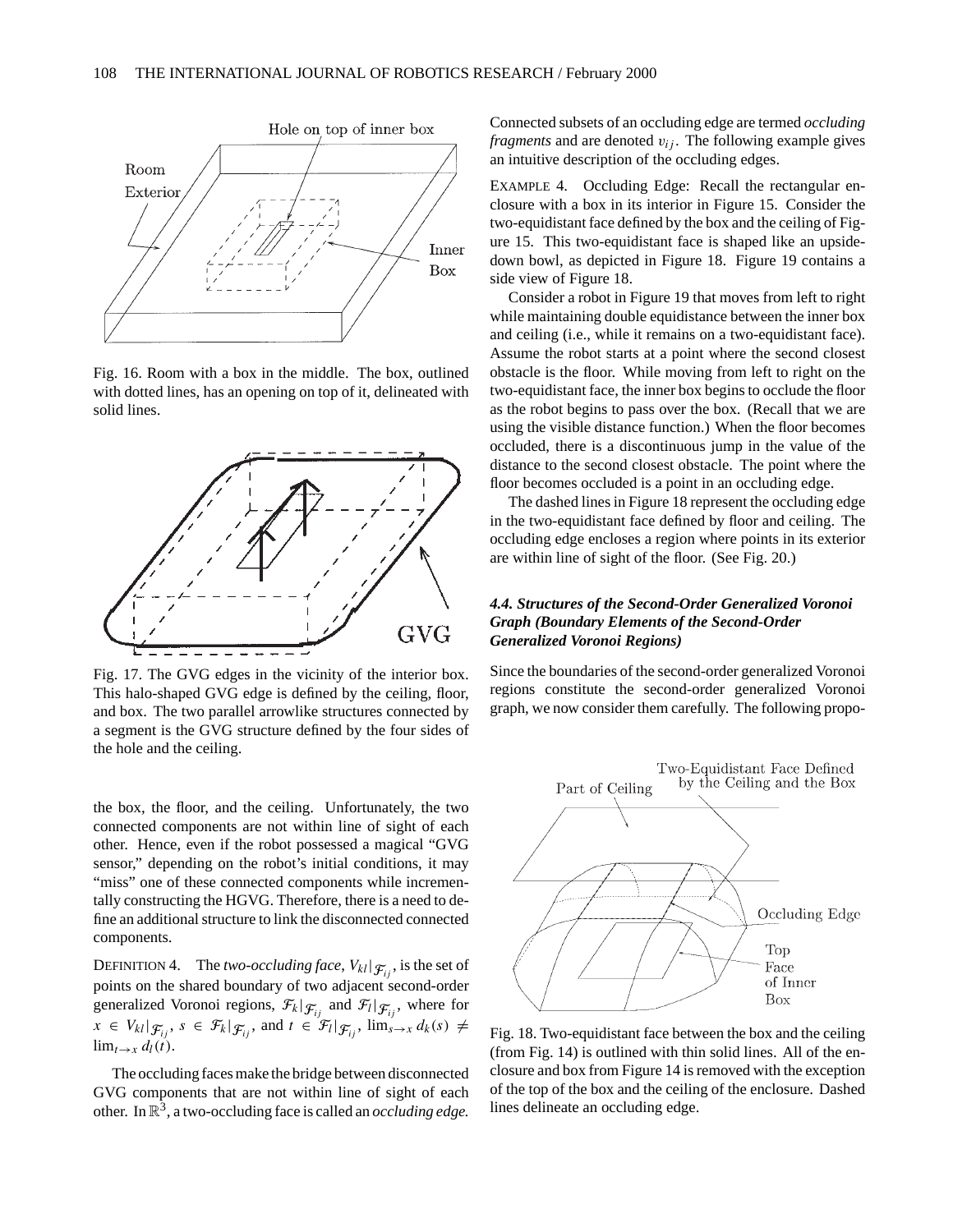

Fig. 19. The thick solid line represents a side view of the equidistant face defined by the box and the ceiling. The thick arrows that are distributed along the face point toward the floor, which is the second closest obstacle. There are no arrows on the portion of the face above the box because the box occludes the floor in that region.



Fig. 20. Two-equidistant face between the box and the ceiling, as viewed from above, is drawn with an occluding edge.

sition enumerates the boundary structures of a second-order generalized Voronoi region:

PROPOSITION 4. In  $\mathbb{R}^m$ , the boundary of a second-order generalized Voronoi region may contain the following structures: two-equidistant faces, second-order twoequidistant faces, two-boundary faces, floating two-boundary faces, and two-occluding faces.

The proof of the above proposition in  $\mathbb{R}^m$  is an application of eq. (12) through eq. (19); inspection of eq. (12) yields the boundary components of a second-order generalized Voronoi region in  $\mathbb{R}^3$ . Starting from the left, consider the first inequality,  $0 < d_i(x) = d_i(x)$ . The boundary associated with this inequality is the set of points where  $0 = d_i(x) = d_i(x)$ ; this corresponds to a *boundary edge*. Consider the next inequality,  $d_i(x) = d_i(x) < d_k(x)$ , whose associated boundary is the set of points,  $d_i(x) = d_j(x) = d_k(x)$ ; this corresponds to a *GVG edge.* The next inequality,  $d_k(x) < d_h(x)$ , is associated with a common boundary of two adjacent second-order generalized Voronoi regions. When the distance to the second closest obstacle continuously changes as a robot crosses from one region to another (i.e.,  $d_i(x) = d_i(x) < d_k(x) = d_l(x) < d_h(x)$ ), the corresponding structure is a *GVG*<sup>2</sup> *equidistant edge*. When the distance to the second closest obstacle does *not* continuously change, the corresponding structure is an *occluding boundary edge.* The final boundary structure occurs when two gradients become collinear ( $\nabla d_i(x) = \nabla d_i(x)$ ); this structure is a *floating boundary edge.*

#### *4.5. Hierarchical Generalized Voronoi Graph Definition*

The GVG $^2 \vert_{\bigmp_{ij}}$  edges include boundary edges, floating boundary edges,  $\text{GVG}^2|_{\text{F}_{ij}}$  equidistant edges, and occluding edges. The nodes are boundary points, floating boundary points, second-order meet points, and occluding meet points. The  $\text{GVG}^2|_{\bigcap_{ij}}$  is these collection of edges and nodes, i.e.,

$$
GVG^{2}|_{F_{ij}} = \left[ \left( C_{ij} \bigcup_{F} FC_{ij} \bigcup_{k} \left( \bigcup_{l} \left( F_{kl} |_{F_{ij}} \bigcup_{k} V_{kl} |_{F_{ij}} \right) \right) \right), \left( C_{ijk} \bigcup_{f} FC_{ijk} \bigcup_{k} \left( \bigcup_{l} \left( \bigcup_{p} \left( F_{klp} |_{F_{ij}} \bigcup_{k} V_{klp} |_{F_{ij}} \right) \right) \right) \right) \right].
$$
\n(20)

# **5. Roadmap Properties of the Hierarchical Generalized Voronoi Graph**

So now that we have defined the HGVG, we need to show that it is a roadmap, a one-dimensional structure that has three properties: accessibility, departability, and connectivity. Since the GVG possesses the property of accessibility and is part of the HGVG, the HGVG also has the property of accessibility. Loosely speaking, departability is a consequence of the fact that each obstacle is within line of sight of at least one point on the HGVG. Assume the goal is a point obstacle and create a new HGVG, termed the *virtual HGVG*. There exists a set of points  $U$  in the virtual HGVG, whose points are within line of sight of the goal; it can be shown that at least one point in  $U$  is in the HGVG (in fact, "most of  $U$ " is in the original HGVG). Therefore, there exists a point in the HGVG that is within line of sight of the goal. See Figures 21 and 22.

The rest of this section demonstrates that the HGVG is connected.

The proof of connectivity of the HGVG relies on the fact that the boundaries of individual second-order generalized Voronoi regions are connected, or can be readily connected with a well-defined link. For the sake of explanation, assume this to be true.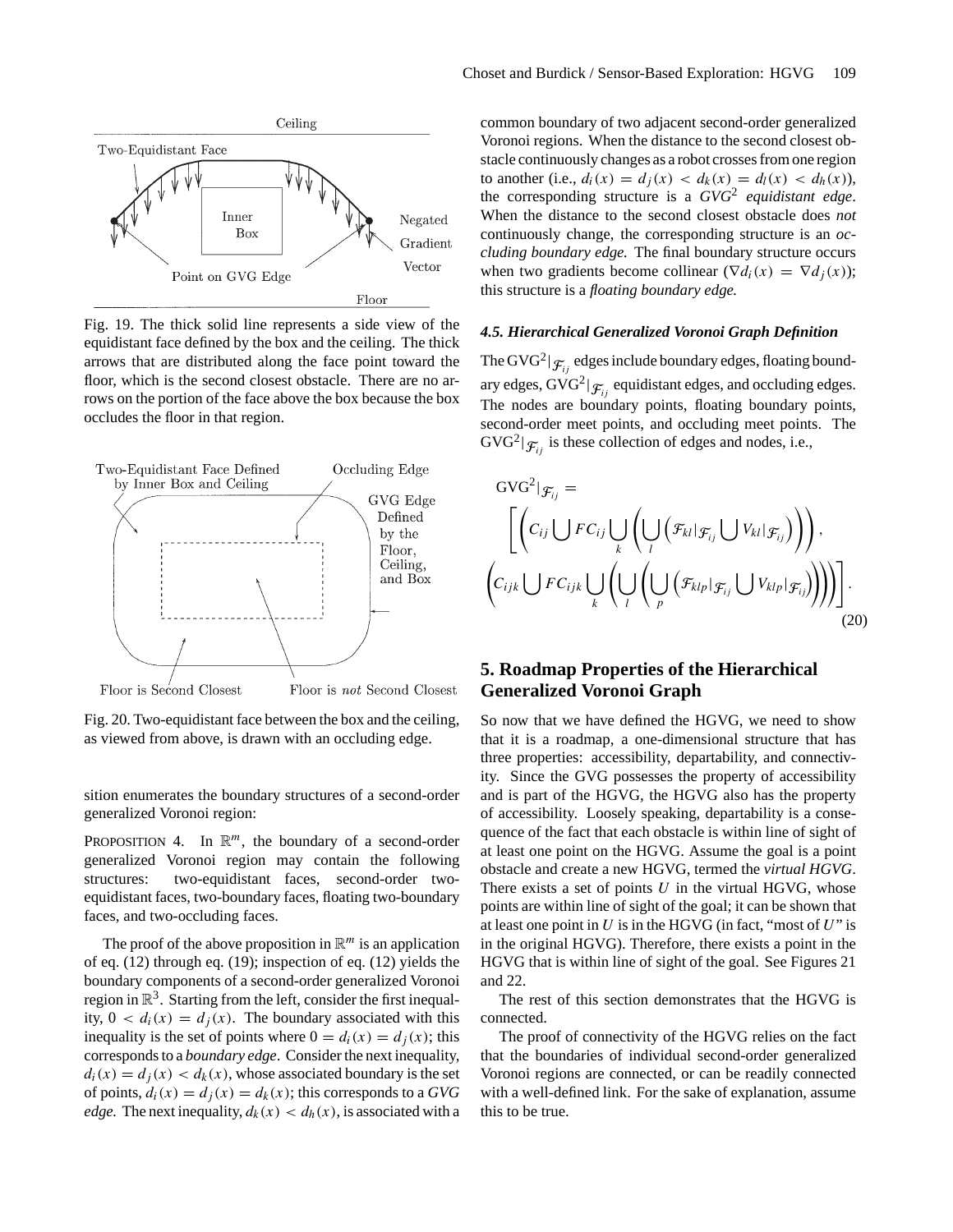

Fig. 21. The HGVG is a GVG in the plane.



Fig. 22. The virtual GVG.

PROPOSITION 5. The HGVG (with its links) is connected.

**Proof.** The proof of HGVG's connectivity is done in two steps: (1) show that the HGVG restricted to a two-equidistant face is connected, and then (2) demonstrate that all of the HGVGs restricted to all of the two-equidistant faces form a connected roadmap.

First by definition, the second-order generalized Voronoi regions, restricted to a two-equidistant face, form an exact cellular decomposition on that face. That is,

- $\bigcup_k F_k|_{F_{ij}} = F_{ij},$
- interior( $F_k|_{F_{ij}}$ )  $\bigcap$  interior( $F_l|_{F_{ij}}$ ) = Ø  $\forall k, l$ ,
- cl( $F_k|_{F_{ij}}$ )  $\bigcap$  cl( $F_l|_{F_{ij}}$ )  $\neq \emptyset \iff \partial F_k|_{F_{ij}} \bigcap \partial F_l|_{F_{ij}}$  $\neq \emptyset$ .

Let  $q'_s$  and  $q'_g$  be two points on the boundary of secondorder generalized Voronoi regions. Consider an arbitrary path  $c : [0, 1] \to F_{ij}$ , where  $c(0) = q'_{s}$  and  $c(1) = q'_{g}$ .

Now, we want to identify segments of this path with particular second-order generalized Voronoi regions. Let  $k$  be the index of the second-order generalized Voronoi region  $F_k|_{F_{ij}}$ . Let the mapping  $f_c : F_{ij} \to \{1, \ldots, n\}$  determine in which second-order generalized Voronoi region a point may lie, i.e., the index of the second-order generalized Voronoi region. This function will be piecewise constant.

The entire path is broken down into segments where each segment is a connected component of the preimage of a second-order generalized Voronoi region index under  $f_c$ . The end points of each segment lie on the boundary of its associated second-order generalized Voronoi region.

By construction, the concatenation of segments forms a path from start to goal. For each segment, there exists a connected path along the boundary of its associated region between the end points of the segment. Therefore, a new path can be constructed from the concatenations of these new boundary-connected path segments that connects  $q'_{s}$  and  $q'_{g}$ while remaining entirely on the boundaries of the secondorder generalized Voronoi regions (see Figs. 23 and 24).

Since the selection of  $q'_{s}$  and  $q'_{g}$  was arbitrary, the union of the boundaries of the second-order generalized Voronoi regions is connected. That is,  $GVG^{2}|_{\bigcap_{ij}}$  is connected. The second part of this proof uses this to show that the HGVG is connected in  $\mathbb{R}^3$ .

The GVD is connected (Ó'Dúnlaing and Yap 1985; Choset 1996); that is, the union of the two-equidistant faces is connected. Also, by definition adjacent two-equidistant faces share a common GVG edge. Therefore, the HGVG restricted to adjacent faces is connected. Since the union of the twoequidistant faces is connected, all of the HGVGs restricted to two-equidistant faces form a connected network. That is, the HGVG is connected.

#### EXAMPLE 5. A connected HGVG: Figure 25 depicts the



Fig. 23. Path in two-equidistant face.



Fig. 24. Deformed path.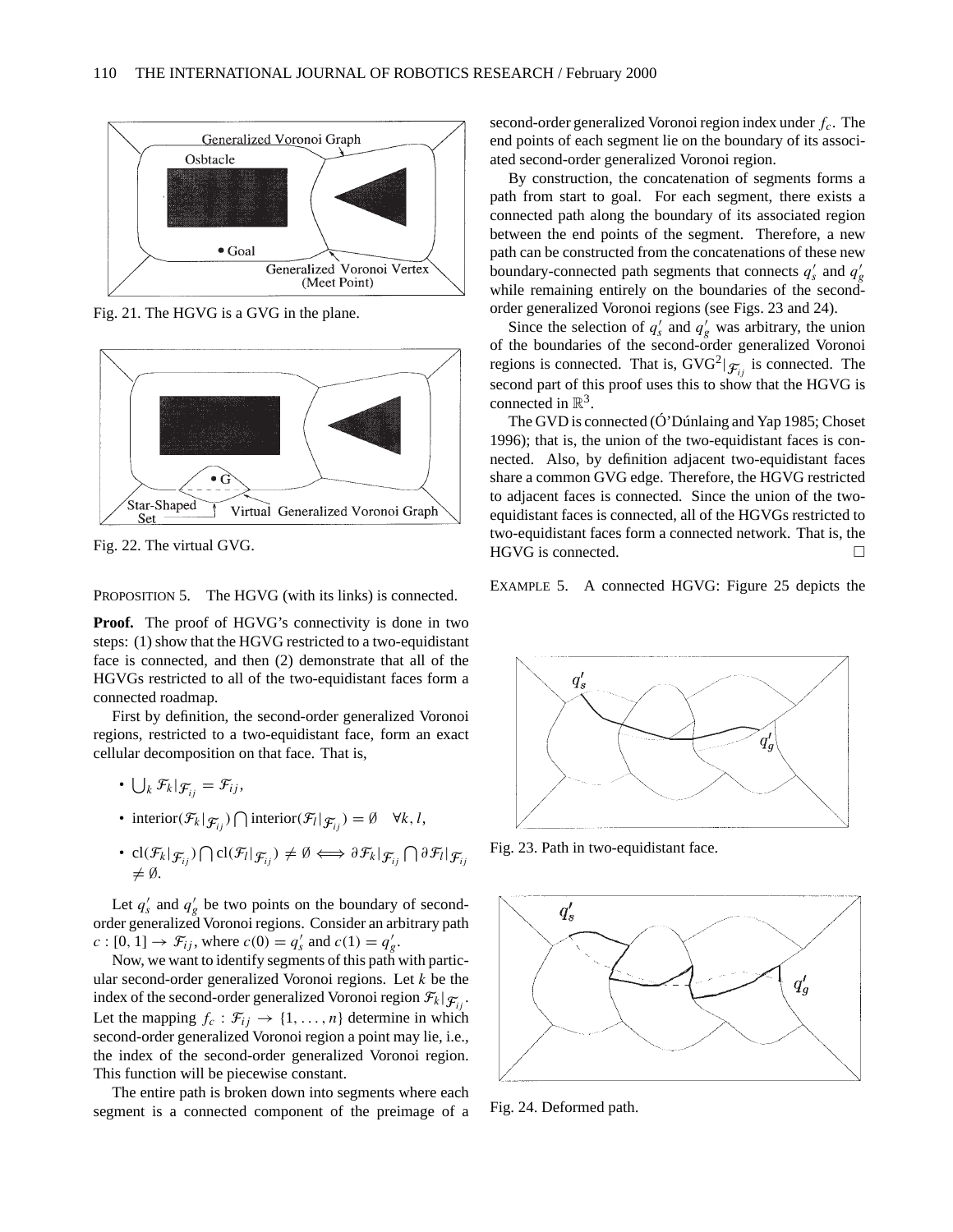

Fig. 25. A room with a hole in its side wall. The thick dotted lines represent the GVG and the thin dotted line marks the half-height of the room. The thick solid lines are drawn to emphasize the GVG edges associated with the two-equidistant face defined by the right wall and ceiling.

disconnected GVG for the environment shown in Figure 47, from Example 10.

The geometry of the hole with respect to the room causes the boundary of the two-equidistant face, defined by the wall and the ceiling in Figure 25, to be disconnected (Fig. 26); this results in a disconnected GVG. The second-order GVG prescribes a well-defined path on the two-equidistant face that connects the disconnected GVG fragments. Therefore, in this example the HGVG is connected (see Fig. 27).

Now, the HGVG connectivity proof hinges on the connectivity of the boundaries of the second-order generalized Voronoi regions, so the rest of this paper is devoted to this topic.

# **6. Cycles and Periods**

When environments such as the one in Figure 15 have characteristics that give rise to cycles in the HGVG, the HGVG by itself is not necessarily connected. This section presents a strategy to resolve this issue. After defining the GVG cycle, we show that cycles cause the HGVG to be disconnected, because they give rise to second-order generalized Voronoi regions whose boundaries are not connected. Next, we demonstrate a duality between cycles in the second-order GVG and those in the GVG, which can give rise to a linking procedure to connect them. We also introduce an assumption that precludes the existence of cycles; this assumption is true in highly cluttered environments.

## *6.1. GVG Cycle*

DEFINITION 5. GVG Cycle: A *GVG cycle* is a GVG edge that is  $C^2$ -diffeomorphic to  $S^1$ , the unit circle.

Henceforth, the term "cycle" refers to a GVG cycle. In



Fig. 26. GVG edges, drawn as thick solid lines, are on the boundary of the two-equidistant face between the wall and the ceiling of Figure 25 in Example 10. The GVG structure in the middle of the face is associated with the hole; in actuality, it "pinches up" out of the face.



Fig. 27. The second-order GVG edges, boundary edges, and occluding edges are drawn in the two-equidistant face between the wall and the ceiling of Figure 25 in Example 10. The thick solid lines are GVG edges, the dotted lines are  $GVG<sup>2</sup>$ edges, the thin solid line is a boundary edge, and the thick dashed lines are the occluding edges. Here, the  $GVG<sup>2</sup>$  links up disconnected GVG edge fragments on the two-equidistant face.

Figure 14, the GVG cycle is the locus of points equidistant to the floor, ceiling, and interior box, which is the halolike structure that surrounds the box.

PROPOSITION 6. In a bounded subset of a three-dimensional Euclidean space, a GVG edge is a cycle if and only if it is disconnected from all other edges in the GVG and the GVG2.

**Proof.** This proof is a consequence of the following lemmas whose proofs appear in the appendix (Section B).

LEMMA 4. When equidistant faces intersect transversally (Assumption 2 is upheld), a GVG cycle cannot contain a meet point.

LEMMA 5. A GVG cycle cannot contain any boundary or floating boundary points.

LEMMA 6. In  $\mathbb{R}^3$ , a three-equidistant surface,  $77_{ijk}$ , is either  $C^2$ -diffeomorphic to  $S^1$  (i.e., it is a GVG cycle) or it is unbounded.

LEMMA 7. A  $GVG^2$  equidistant edge can only intersect the GVG at a meet point.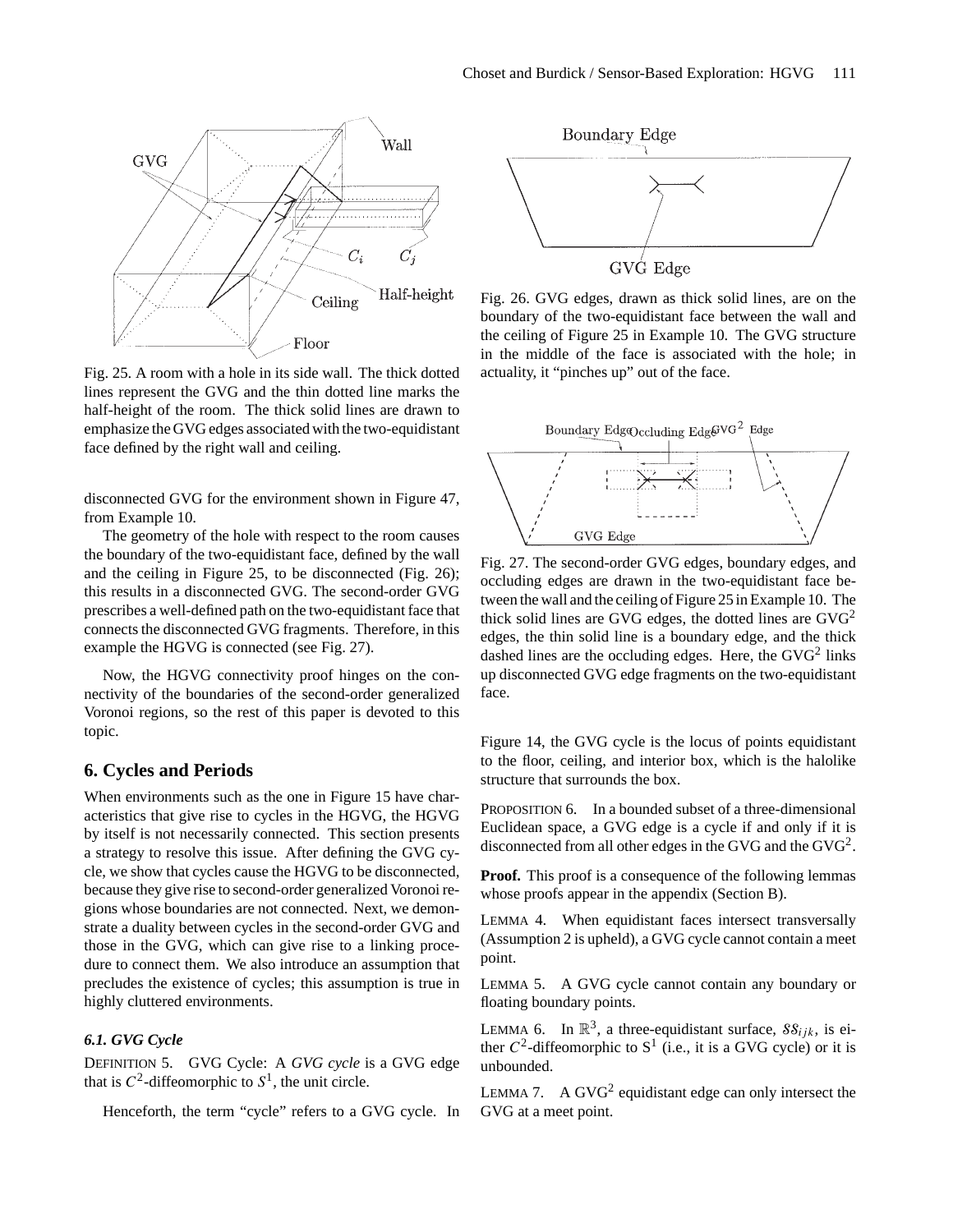If a GVG edge is a cycle, then it does not contain meet points (Lemma 4), boundary points (Lemma 5), or floating boundary points (Lemma 5), and thus it cannot intersect other GVG edges and  $GVG<sup>2</sup>$  edges (Lemma 7). That is, the GVG cycle is disconnected.

Assume there exists a disconnected GVG edge that is not a cycle. By Lemma 6, the GVG edge must be unbounded. However, this contradicts our Boundedness Assumption (Assumption 1), and thus the GVG edge is a cycle.  $\Box$ 

Whereas Proposition 6 states that the existence of GVG cycle implies that the HGVG is not connected, the next proposition demonstrates how cycles give rise to second-order generalized Voronoi regions whose boundaries are not connected.

PROPOSITION 7. In a bounded subset of a three-dimensional Euclidean space, a GVG edge is a disconnected component of a boundary of a second-order generalized Voronoi region if and only if it is a cycle.

**Proof.** This proof is based on the following lemmas, whose results are general in  $\mathbb{R}^m$  and whose proofs appear in the appendix.

LEMMA 8. If the three-equidistant face  $F_{ijk}$  is not empty, then the second-order generalized Voronoi region  $\mathsf{F}_k|_{\mathsf{F}_{ij}}$  must not be empty. Furthermore, if  $F_{ijk} \neq \emptyset$ , then  $F_{ijk} \subset F_k|_{F_{ij}}$ .

LEMMA 9. The boundary of a second-order generalized Voronoi region contains at most *one* three-equidistant face. That is,  $\mathbb{F}_{pqr} \subsetneq \mathbb{F}_k |_{\mathbb{F}_{ij}}$  for all  $\{p, q, r\} \neq \{i, j, k\}.$ 

By Lemma 8, the GVG edge  $F_{ijk}$  must be a subset of the boundary of a second-order generalized Voronoi region,  $F_k|_{F_{ij}}$ . In fact, by Lemma 9 it is the only GVG edge that can be in the boundary of  $F_k|_{F_{ij}}$ . GVG<sup>2</sup> equidistant edges, boundary edges, floating boundary edges, and occluding edges (Proposition 4) are the other structures that *may* exist on the boundary of a second-order generalized Voronoi region.

If  $F_{ijk}$  is a cycle, then by Proposition 6 none of the above listed structures can intersect it, and thus  $F_{ijk}$  must lie on a disconnected component of the boundary of the second-order generalized Voronoi region.

If  $F_{ijk}$  is a disconnected boundary component of a secondorder generalized Voronoi region, it does not intersect any GVG edge, or any GVG<sup>2</sup> edge. By Proposition 6,  $F_{ijk}$  is a cycle.

Recall Example 2, which consists of a room with a box in its interior. Figure 15 shows the two-equidistant face defined by the floor and ceiling. Solid lines represent the GVG, and dotted lines represent the GVG<sup>2</sup>. The inner box defines a second-order generalized Voronoi region,  $\mathbb{F}_{\text{box}}|_{\mathbb{F}_{\text{floor/celling}}}.$ This region contains a cycle on its boundary and thus has a boundary that is not connected. All of the other second-order generalized Voronoi regions do not contain any cycles and thus their boundaries are connected.

## *6.2. Second-Order Cycles and Periods*

Just as there are cycles in the GVG, there are also cycles in the GVG2. A *second-order cycle* is a GVG2 equidistant edge that is  $C^2$ -diffeomorphic to  $S^1$ , the unit circle. However, we are interested in another structure, termed the *second-order period*, defined below.

DEFINITION 6. GVG2 Period: A *GVG*<sup>2</sup> *period* is a connected second-order generalized Voronoi region boundary component that does not contain any GVG edges.

By definition, a  $GVG<sup>2</sup>$  period is the union of zero or more  $GVG<sup>2</sup>$  equidistant edges, zero or more boundary fragments, zero or more floating boundary fragments, and zero or more occluding fragments. Note that second-order periods are homeomorphic to  $S^1$  and that GVG<sup>2</sup> cycles are GVG<sup>2</sup> periods.

A GVG<sup>2</sup> period that only has  $GVG<sup>2</sup>$  equidistant edges is denoted  $\bigcup_l \mathsf{F}_{kl}|\mathsf{F}_{ij}$ . A GVG<sup>2</sup> period that has GVG<sup>2</sup> equidistant edges, boundary fragments, floating boundary fragments, and occluding fragments is denoted by

$$
C_{ij}\bigcup FC_{ij}\bigcup_l\bigl(\mathsf{F}_{kl}|_{\mathsf{F}_{ij}}\bigcup V_{kl}|_{\mathsf{F}_{ij}}\bigl).
$$

For example, if a  $GVG^2$  period is composed of three  $GVG^2$ equidistant edges and one boundary edge, the  $GVG<sup>2</sup>$  period is  $\begin{aligned} \mathsf{F}_{kl_1}|_{\sqsubseteq_{ij}} \bigcup \mathsf{F}_{kl_2}|_{\sqsubseteq_{ij}} \bigcup \mathsf{F}_{kl_3}|_{\sqsubseteq_{ij}} \bigcup C_{ij}. \end{aligned}$ 

The second-order generalized Voronoi region, depicted in Figure 28, lies on the two-equidistant face defined by the floor and ceiling in Figure 15. This second-order generalized Voronoi region has as its closest obstacles the floor and ceiling and has as its second closest obstacle the inner box. The dotted lines on the outer boundary represent  $GVG<sup>2</sup>$  equidistant edges, which compose a GVG<sup>2</sup> period.

## *6.3. Inner and Outer Cycles and Periods*

Here, we describe the notions of an inner and outer cycle. Recall the corollary to the Jordan curve lemma, which states that any closed curve in the plane (or surface diffeomorphic to a plane) divides the plane into two regions: one termed the *bounded* section and one termed the *unbounded* section.

Let  $\partial_i \mathsf{F}_k|_{\mathsf{F}_{ij}}$  be a boundary component of the second-order generalized Voronoi region,  $\mathsf{F}_k|_{\mathsf{F}_{ij}}$ , and let it serve as a Jordan curve on 77<sub>*ij*</sub>. If  $F_k|_{F_{ij}}$  lies on the bounded region of 77<sub>*ij*</sub>, then it is an *outer* boundary component. Otherwise, it is an *inner* boundary component. From these two definitions, the notion of an *inner cycle*, *outer cycle*, *inner GVG*<sup>2</sup> *period*, and *outer GVG*<sup>2</sup> *period* naturally follow.

EXAMPLE 6. Figure 28 contains the second-order generalized Voronoi region that is defined by the box on the two-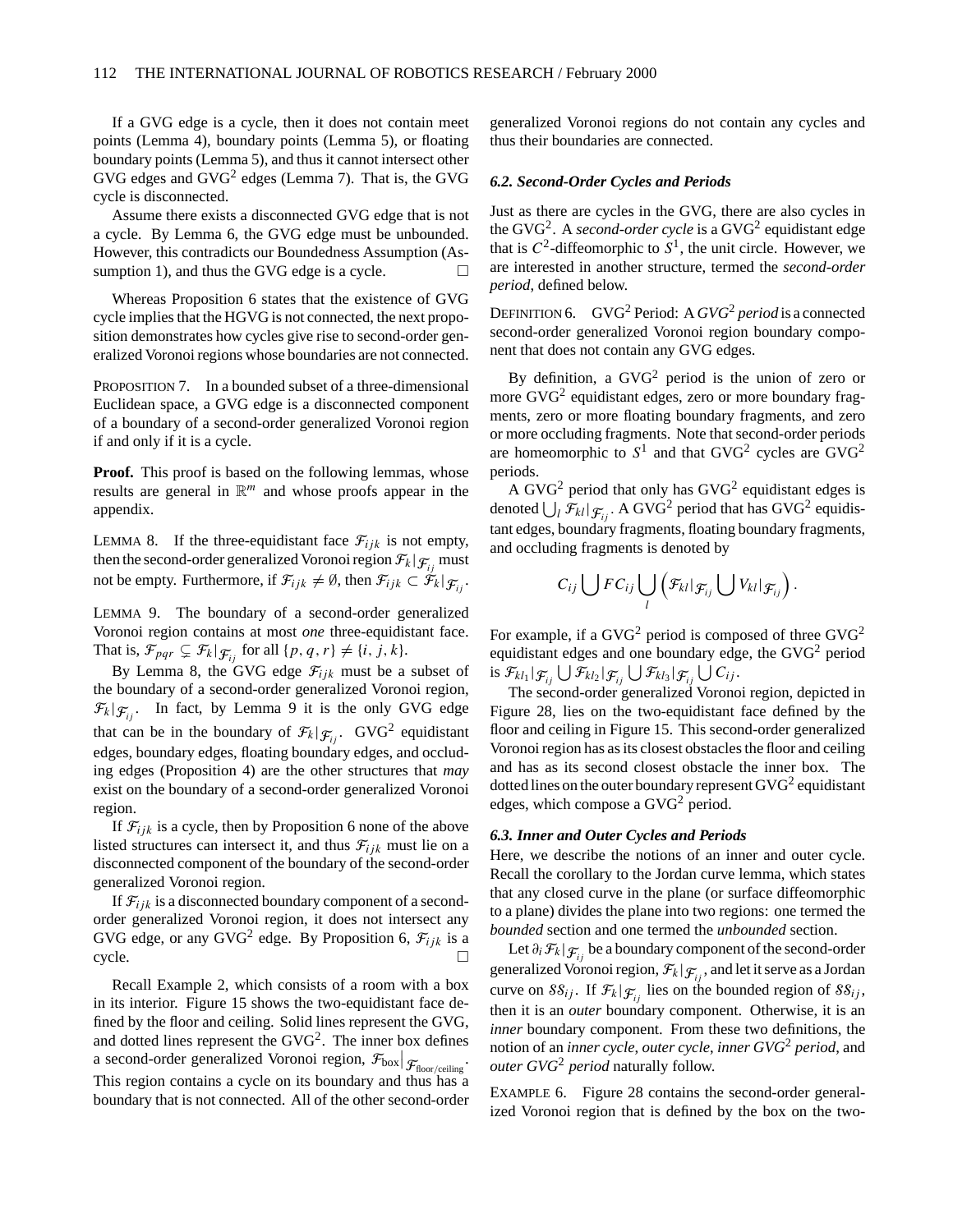

Fig. 28. The second order period is drawn with dotted lines. It is the union of second order GVG edges that forms a connected boundary component of a second order generalized Voronoi region.

equidistant face, defined by the floor and ceiling from Example 2. The dotted lines in Figure 28 represent the  $GVG<sup>2</sup>$ period that furnishes the outer boundary. The solid line represents the GVG cycle, which is an inner boundary component of  $\left. \frac{\text{F}_{\text{box}}}{\text{F}_{\text{floor/celling}}} \right.$  Figures 29 and 30 illustrate, respectively, how the definitions of inner and outer boundaries work. In Figure 29, when the GVG cycle is a Jordan curve, its associated second-order generalized Voronoi region lies in the unbounded region (shaded). Similarly, in Figure 30, when the  $GVG<sup>2</sup>$  period is a Jordan curve, its associated secondorder generalized Voronoi region lies in the bounded region (shaded).

From Figures 15 and 28, it appears that there exists a duality between the existence of the GVG cycles and GVG<sup>2</sup> periods. The following proposition establishes this duality: for one of them to exist, the other must exist. Hence, the existence of one is a clue to the robot that another cycle or period is nearby. This information is needed for a "linking" strategy to connect disconnected HGVG components, such as those in Figure 15.

PROPOSITION 8. In  $\mathbb{R}^3$ , if a GVG cycle  $F_{ijk}$  is an inner boundary in a two-equidistant face  $F_{ij}$ , then there exists an outer GVG<sup>2</sup> period in the two-equidistant face,  $F_{ii}$ .

**Proof.** By Lemma 8, if  $F_{ijk} \neq \emptyset$ , then the second-order generalized Voronoi region,  $F_k|_{F_{ij}} \neq \emptyset$ . Furthermore, Lemma 8 asserts that  $F_{ijk}$  is in the boundary of  $F_k|_{F_{ij}}$ . By Lemma 9,  $F_{ijk}$  is the only GVG edge in  $F_k|_{F_{ij}}$ . By the Boundedness Assumption (Assumption 1),  $F_k|_{F_{ij}}$  must be bounded and thus contains an outer boundary component. According to Proposition 7, this outer boundary component does not contain  $F_{ijk}$ . Such a boundary component is a GVG<sup>2</sup> period because it is free of GVG edges.

Although the converse of the above statement is not nec-

essarily true, the following proves to be useful.

PROPOSITION 9. If the outer boundary of a second-order generalized Voronoi region is a  $GVG<sup>2</sup>$  period, and there is  $GVG$ edge associated with the same region, then the GVG edge is an inner GVG cycle.

**Proof.** Recall that a GVG<sup>2</sup> period cannot intersect with a GVG edge. By hypothesis, the GVG2 period is an outer boundary. Also, by hypothesis, there exists a GVG edge,  $F_{ijk}$ , inside the second-order period.

Assume that the edge  $F_{ijk}$  is not a cycle. If  $F_{ijk} \neq \emptyset$ , then  $77_{ijk} \neq \emptyset$  and by Lemma 6 it is unbounded. Therefore,  $77_{ijk}$  must intersect the outer GVG<sup>2</sup> period. In particular, say  $77_{ijk}$  intersects  $F_{kl}|_{F_{ij}}$ . For all  $x \in 77_{ijk} \cap F_{kl}|_{F_{ij}}$ ,  $d_h(x) \ge d_i(x) = d_i(x) = d_k(x) = d_l(x)$ , for all h. This is the definition of a meet point, and thus by Proposition 1, a GVG edge intersects  $F_{kl}|_{F_{ij}}$ . This contradicts our original hypothesis that  $F_{ijk}$  is a GVG<sup>2</sup> period. Therefore,  $F_{ijk}$  is a  $\Box$ 

Linking from an outer second-order period to an inner GVG cycle is achieved via gradient descent of the distance to the second closest obstacle, constrained to a two-equidistant face. Let x be a point on a second-order period. Let  $C_i$  and  $C_i$  be the two closest obstacles, let  $C_k$  and  $C_l$  be the second closest obstacle, and let  $F_{ijk}$  be the inner GVG cycle. At x,  $d_k(x) > d_i(x) = d_j(x)$ .

Let  $\pi_{T_x \sqsubset_{ij}} \nabla d_k(x)$  be the projection of the gradient  $\nabla d_k(x)$ onto  $T_x \overline{F}_{ij}$ . This is the direction that increases distance to  $C_k$  while maintaining double equidistance between  $C_i$  and  $C_i$ . Continuity of the distance function guarantees that a path traced out by  $\dot{c}(t) = -\pi_{T_{c(t)} \sqsubset_{ij} \nabla d_k(c(t))}$ , where  $c(0) = x$ encounters the inner GVG cycle if and only if  $\nabla d_k(c(t))$  does not vanish. That is, the distance to  $C_k$  decreases as the distance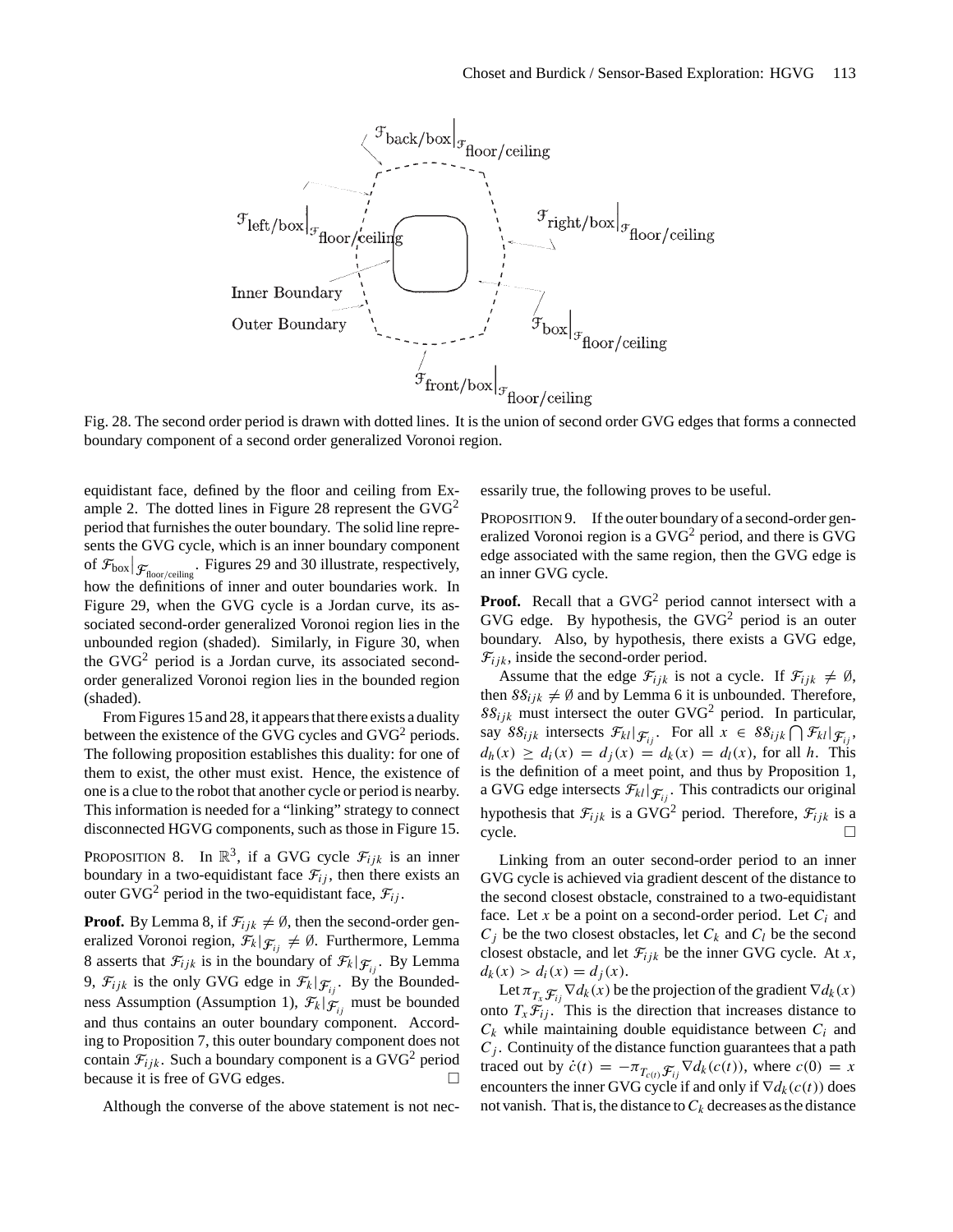

Fig. 30. Outer boundary.

to  $C_i$  and  $C_j$  increases, or the distance to  $C_k$  decreases at a rate faster than the distance to  $C_i$  and  $C_j$  decrease. In either case, a link is made from the outer second-order period to an inner GVG cycle. See Figure 31 to see the linking procedure for the example originally found in Figure 14.

Finally, we must consider the situation when the gradient to the second closest obstacle constrained to a two-equidistant face vanishes. If the robot is performing gradient descent constrained to a two-equidistant face (i.e.,  $-\nabla d_k|_{\sqsubset_{ij}}$ ) from a GVG<sup>2</sup> equidistant edge  $F_{kl}|_{F_{ij}}$  and the gradient vanishes, then there is no GVG edge (i.e.,  $F_{ijk} = \emptyset$ ). In such a case, the robot simply returns to the outer boundary period.

Although the above linking procedure has been demonstrated in simulation, we are currently deriving a rigorous proof for it. However, we can introduce a well-stated assumption, which precludes the existence of cycles, thereby bypassing the need for the above linking procedure. This assumption is described in the following section.

## *6.4. Extended Boundedness Assumption*

Now, we introduce an assumption that restricts the relative placement of obstacles in an environment such that no GVG



Fig. 31. Linking to and from cycles.

cycles can result. Also, when this assumption is upheld, all second-order generalized Voronoi regions contain one and only one GVG edge, which is useful for ensuring connectivity of the boundaries of second-order generalized Voronoi regions.

ASSUMPTION 3. Extended Boundedness: In  $\mathbb{R}^m$ , each p-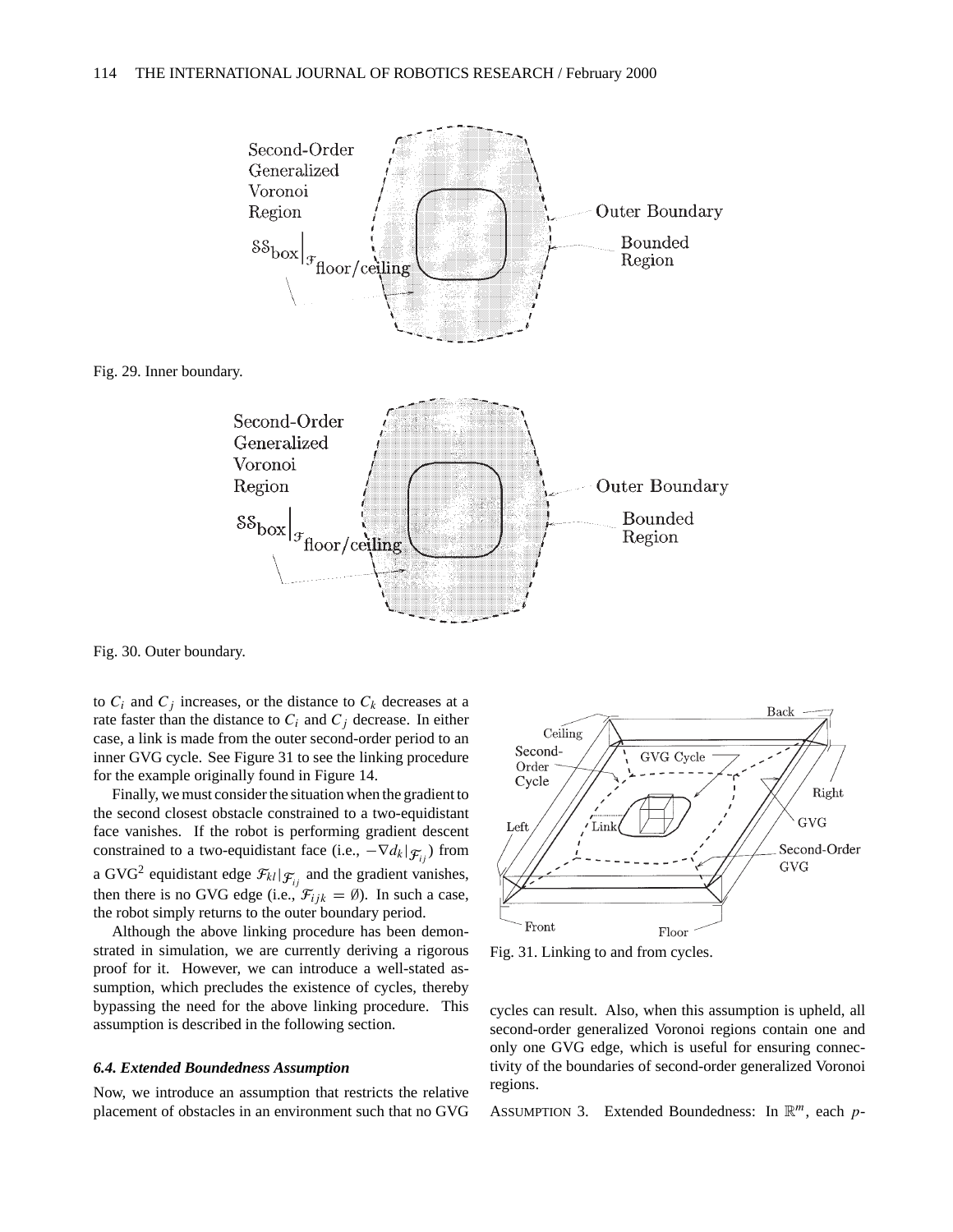order k-equidistant face has at least one p-order  $(k + 1)$ equidistant face on its boundary.

In  $\mathbb{R}^3$  (*m* = 3), this assumption implies that all GVG edges  $(k = 3, p = 1)$  contain at least one meet point. That is, for all *i*, *j*, *k*, there exists  $x \in F_{ijk}$  and there exists an *l*, such that  $d_l(x) = d_k(x)$ . By the Equidistant Surface Transversality Assumption (Assumption 2), this point is isolated.

Assumption 3 is not satisfied in the environment in Figure 15, which consists of a room with a box in its interior. There is a GVG edge that contains no meet points. However, when an additional box is placed into this environment, the HGVG *becomes connected* (see Fig. 32). The environment in Figure 32 satisfies the assumption because all GVG edges have meet points.

Now, we will show that when the Extended Boundedness Assumption is upheld in  $\mathbb{R}^3$ , all second-order generalized Voronoi regions posses a GVG edge, as shown by the following lemma. This result is used in demonstrating that environments that do not uphold the Extended Boundedness Assumption cannot have cycles.

LEMMA 10. Let the Extended Boundedness Assumption (Assumption 3) and the visible distance function be in effect. In this case, all second-order generalized Voronoi regions must contain a three-equidistant face.

**Proof.** Recall the definition of the second-order generalized Voronoi region,

$$
\mathbb{F}_k|_{\mathbb{F}_{ij}} = \{x \in \mathbb{F}_{ij} : \forall h \notin \{i, j, k\} d_h(x) \ge d_k(x) = d_i(x)\}.
$$

Given the Extended Boundedness Assumption (Assumption 3), there exists an  $h' \notin \{i, j\}$  and an x such that  $d_i(x) = d_j(x) = d_{h'}(x)$ . If  $h' = k$ , then  $F_{ijk} \neq \emptyset$ , and by Lemma 8 and Lemma 9, it is the only three-equidistant face in  $\partial F_k|_{F_{ij}}$ .

If  $h' \neq k$ , then that implies  $F_{ijh'}$  must exist (i.e., there exists an x such that  $d_i(x) = d_j(x) = d_{h'}(x)$ . However,



Fig. 32. Room with two boxes in its interior. The solid lines are GVG edges, and the dotted lines are  $GVG<sup>2</sup>$  edges.

since the second-order generalized Voronoi region  $F_k|_{F_{ij}} \neq$  $\emptyset$ , it must be true that  $d_k(y) \leq d_{h'}(y)$  for all  $y \in F_k|_{F_{ij}}$ . By continuity of the single object distance function,  $F_{ijk}$  must also be a nonempty subset of  $F_k|_{F_{ij}}$  (Lemma 8). This is a contradiction of Lemma 9, where only one three-equidistant face may be a subset of  $F_k|_{F_{ij}}$ . Therefore,  $h' = k$ , and  $F_{ijk}$ is always a subset of  $F_k|_{F_{ii}}$ .  $F_{ij}$ .

LEMMA 11. If Assumptions 2 and 3 hold, then there will be no GVG cycles, no GVG<sup>2</sup> cycles, and no outer GVG<sup>2</sup> periods.

**Proof.** Let  $F_{ijk}$  be a GVG edge in  $\mathbb{R}^3$ . By the Extended Boundedness Assumption (Assumption 3), there exists a point  $x \in F_{ijk}$  such that there is an obstacle  $C_l$  that is positioned such that  $d_l(x) = d_k(x)$ . Therefore,  $F_{ijkl} = F_{ijl} \bigcap F_{ijk} \neq$ Ø. Since  $F_{ijk}$  is not disconnected from all other GVG edges, when the Equidistant Surface Transversality Assumption (Assumption 2) is in effect, Proposition 6 asserts that  $F_{ijk}$  is not a cycle.

By Proposition 9, if there exist (1) an outer second-order period, which is a component of the boundary of  $F_k|_{F_{ij}}$ , and (2) a generalized Voronoi edge, which is a subset of  $\overline{F}_k|_{F_{ij}}$ (whose existence is guaranteed by Lemma 11), then there exists a first-order cycle. The contrapositive of this statement is also true. If a GVG cycle does not exist, then an outer  $GVG<sup>2</sup>$ period cannot exist *or*the Extended Boundedness Assumption is not valid.

The Extended Boundedness Assumption implies that a GVG cycle cannot exist. This implies that an outer  $GVG<sup>2</sup>$ period cannot exist *or* the Extended Boundedness Assumption is not in effect. However, since the Extended Boundedness Assumption is in effect, there cannot be any outer  $GVG<sup>2</sup>$ periods.

Note that this assumption requires use of the visible distance function. That is, the robot is only aware of obstacles that are within line of sight of it. Recall that all structures are defined in terms of the visible distance function. Also note that when this assumption is upheld, all second-order generalized Voronoi edges ( $k = 2$ ,  $p = 2$ ) have at least one second-order meet point.

Also note that the Extended Boundedness Assumption is a weak one. In  $\mathbb{R}^m$  when  $m > 2$ , the Extended Boundedness Assumption is true for most "cluttered" work spaces. Robots whose configuration spaces are high dimensional tend to be highly articulated and are thus better suited for cluttered environments. Such environments do not contain cycles and thus may contain a connected HGVG.

#### *6.5. Inner-Boundary Periods*

Even when the Extended Boundedness Assumption is upheld, there are environments that contain an arrangement of obstacles that give rise to a disconnected HGVG. These periods are always inner periods on at least one two-equidistant sheet. This subsection introduces one of these periods termed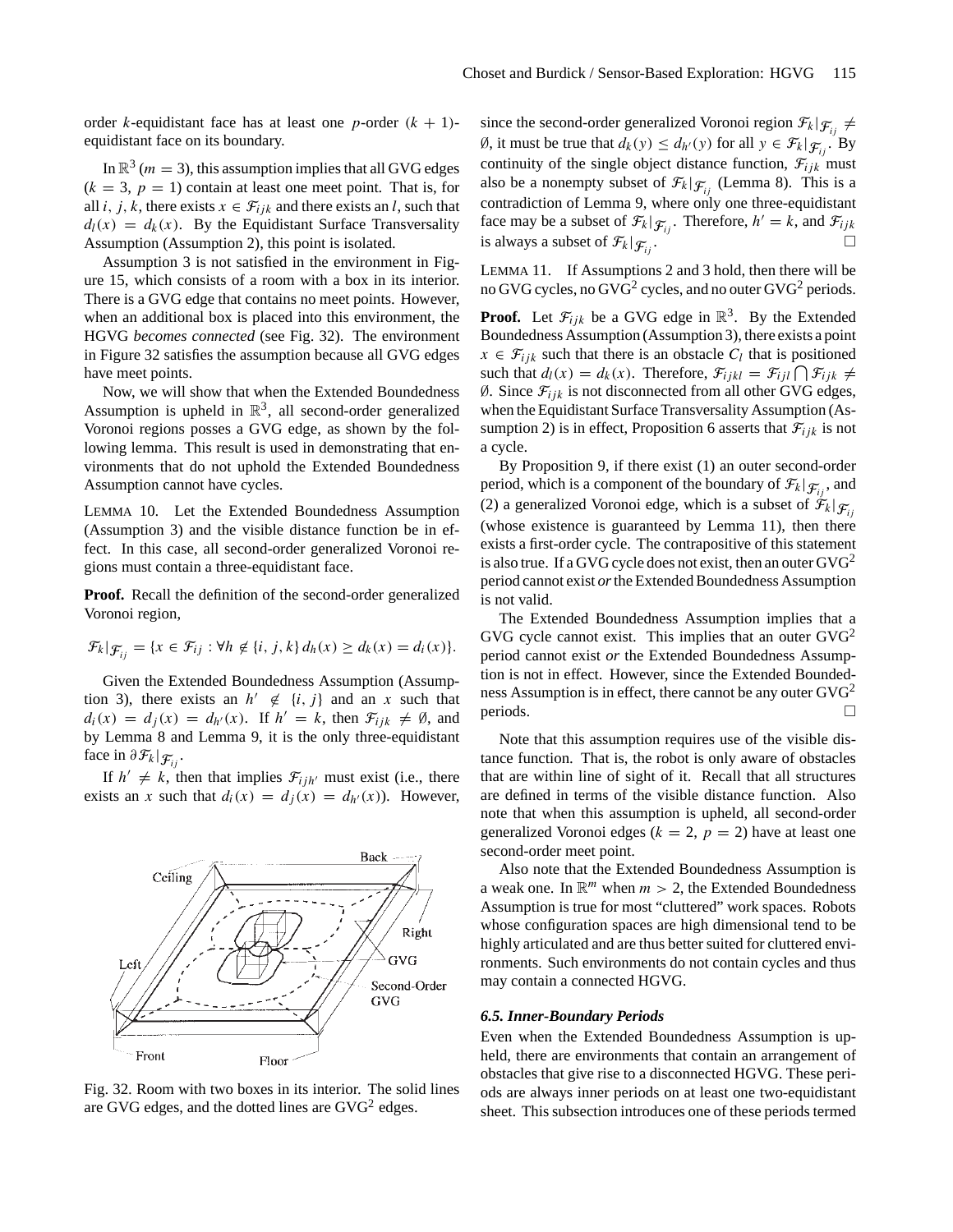inner-boundary periods and describes a linking procedure that connects them.

EXAMPLE 7. Inner Period: Figure 33 contains a room with four boxes floating in its interior. Two of the boxes, objects  $B_1$  and  $B_2$ , are above box  $A_1$ . Boxes  $B_1$  and  $B_2$  have the same depth as box  $A_1$ .

Figure 34 depicts a cross-section of a three-dimensional world depicted in Figure 33. The cross-sections of the twoequidistant faces are drawn as solid lines and arc segments. The cross-sections of the GVG edges are points where three edges intersect and have circles drawn around them. Figures 35 and 36 display a top view of Figure 33. In these figures, the solid lines are the GVG edges and the dotted lines are the GVG<sup>2</sup> edges. In Figure 36, it can be seen that the second-order generalized Voronoi region has an outer and inner boundary. Lemma 12 allows for a link to be made between the two boundaries.

LEMMA 12. Inner Boundary Link: If an inner  $GVG<sup>2</sup>$  period with  $GVG<sup>2</sup>$  edges exists on the boundary of the second-order generalized Voronoi region, then a link exists from the outer boundary to it.

**Proof.** By the Extended Boundedness Assumption (Assumption 3), if an inner GVG2 period contains a GVG2 edge, then



Fig. 33. A room with four boxes floating in its interior. Boxes  $B_1$  and  $B_2$  are floating above box  $A_1$  and have the same depth as box  $A_1$ .



Fig. 34. Cross-section of the environment in Figure 33. The cross-section is parallel to the front face of the rectangular enclosure and cuts it through the three floating boxes. The solid lines are the two-equidistant faces, which meet at generalized Voronoi edges, which are circled.



Fig. 35. GVG and GVG<sup>2</sup> edges (Top View).



Fig. 36. Inner Period.

it must contain a second-order meet point,  $F_{kl_1l_2}|_{F_{ij}}$ , such that (1) at this point, obstacles  $C_i$  and  $C_j$  are the closest obstacles and obstacles  $C_k$ ,  $C_{l_1}$ , and  $C_{l_2}$  are the second closest, and  $(2)$  there exists a point, x, on the outer boundary where  $d_{l_1}(x) = d_{l_2}(x)$ . A link can be formed by tracing  $77_{l_1l_2} |_{\bigcap_{i,j} a}$ second-order two-equidistant surjective surface constrained to a two-equidistant face, past a second-order meet point,  $F_{kl_1l_2}|_{F_{ij}}$ . By the Boundedness Assumption (Assumption 1) and Lemma 6,  $77_{l_1l_2}$  | $F_{ij}$  is guaranteed to be unbounded and therefore must intersect another boundary component of  $F_k|_{F_{ii}}$ .  $F_{ij}$  .  $\Box$ 

This section demonstrated how arrangements of GVG edges and GVG2 equidistant edges, by themselves, can yield a disconnected HGVG. Next, we introduced a procedure that either links the disconnected HGVG or states a weak assumption that precludes the possibility a disconnected HGVG could exist. The following section demonstrates how other  $GVG<sup>2</sup>$ edges can give rise to a disconnected HGVG and how to connect it.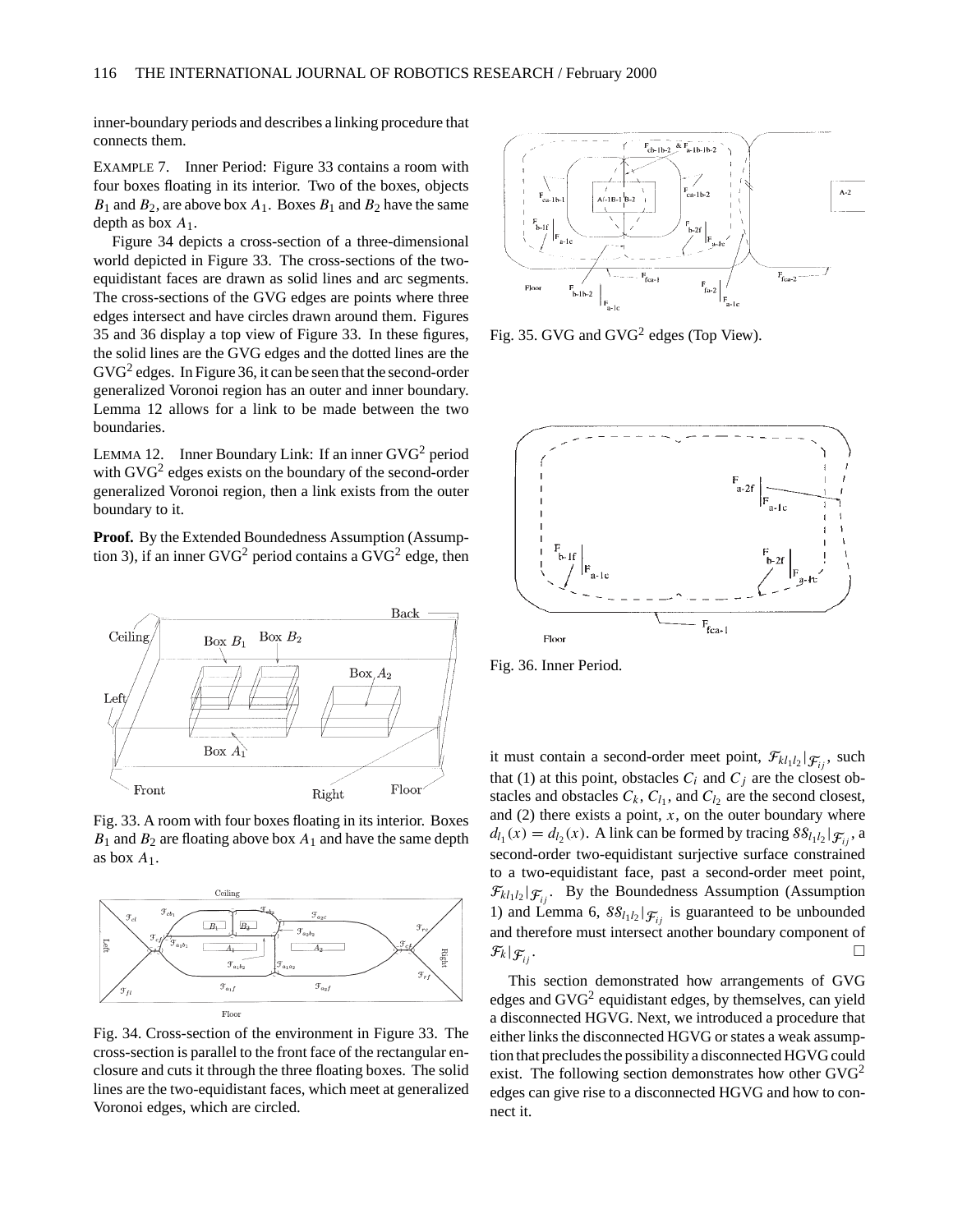# **7. Connectivity with Boundary and Occluding Periods**

Boundary and occluding edges can also form periods that give rise to second-order generalized Voronoi regions with disconnected boundary components, and hence a disconnected HGVG. Both periods require the robot to perform gradient descent of the multiobject distance function constrained to a two-equidistant face to achieve linking. In fact, they rely on the property that the multiobject distance function has a unique minimum on a two-equidistant face, as described by the following proposition and lemma:

PROPOSITION 10. The restriction of the multiobject distance function  $D$  to a  $k$ -equidistant face is smooth. That is, the generalized gradient of  $D(x)$  projected onto  $T_xF_{i_1...i_k}$  is equal to  $\pi_{T_x \sqsubset_{i_1 \dots i_k}} \nabla d_i$  for all  $i \in \{i_1 \dots i_k\}$ , where  $\pi$  is the orthogonal projection operator.

Let E be a plane in  $T_x \mathbb{R}^m$ . Let  $v_e$  be the unique minimum length vector in E (i.e.,  $v_e$  is based at the origin of  $T_x \mathbb{R}^m$ and its head is in E). Define  $P_E$  to be the subspace of  $T_x \mathbb{R}^m$ parallel to E, i.e.,  $P_E = E - v_e$ . Let  $P_E^{\perp}$  be the orthogonal compliment of  $P_E$ . Therefore,  $T_x \mathbb{R}^m = P_E \bigoplus P_E^{\perp}$  and thus for all vectors  $u \in T_x \mathbb{R}^m$ , u can be written as the sum  $u_1 + u_2$ where  $u_1 \in P_E$  and  $u_2 \in P_E^{\perp}$ . The orthogonal projection  $\pi_{P_E}(u)$  is  $u_1$ . We can now define the orthogonal projection operator  $\pi_E$  to be  $\pi_{P_F}$ .

**Proof.** Note that  $\partial D(x)$  is the affine hull of the heads of the k gradient vectors  $\nabla d_{i_1}, \ldots, \nabla d_{i_k}$ . So,  $\partial D(x)$  can be viewed as a plane in  $T_x \mathbb{R}^m$ . Transversality considerations imply that  $\partial D(x)$  and  $T_x$ 77<sub>i1</sub>...i<sub>k</sub> intersect at a point, and thus the generalized gradient of D constrained to  $T_x$ 77 $i_1...i_k$  is always a point, not a vector. This point, which we denote by  $v \in T_x$ 77<sub>i<sub>1</sub>...i<sub>k</sub>  $\bigcap \partial D(x)$ , is the closest point in  $\partial D(x)$ </sub> to  $0 \in T_{\mathfrak{X}} \mathbb{R}^m$ .

Define P to be a subspace of  $T_x \mathbb{R}^m$  given by P =  $\partial D(x) - v$  (again,  $\partial D(x)$  is viewed as a plane). The orthogonal projection of  $u \in \partial D(x)$  is given by

$$
\pi_{T_x} \mathbf{7}_{i_1 \dots i_k} : \partial D(x) \to T_x \mathbf{7}_{i_1 \dots i_k}.
$$
 (21)

Since D and  $\pi_{T_x}$ 77<sub>i1</sub>...i<sub>k</sub> are continuous, the restriction of the generalized gradient of D on  $77_{i_1...i_k}$  is continuous. Therefore, the restriction of the multiobject distance function D to a k-equidistant face is smooth.  $\square$ 

LEMMA 13. The multiobject distance function, restricted to a two-equidistant surjective surface of two convex obstacles, has one global minimum and no other extrema on the twoequidistant surjective surface. In other words, except at the global minimum, the generalized gradient of the multiobject distance function never projects to zero on any tangent space of a two-equidistant surjective surface.

**Proof.** Let  $\pi_{T_x}$ 77<sub>ij</sub> be the orthogonal projection operator onto  $T_x$ 77<sub>ij</sub>. Let l be the shortest distance between two convex obstacles  $C_i$  and  $C_j$ . Therefore, for all  $x \in 77_{ij}$ ,  $D(x) > l$ . Assume that there exists a point x where  $\pi_{T_x}$ 77<sub>ii</sub> $\partial D(x) = 0$ . By hypothesis,  $D(x) = L > l$ . By Proposition 10,  $\pi_{T_x} \frac{7}{i j} \nabla d_i(x) = \pi_{T_x} \frac{7}{i j} \nabla d_j(x) = 0$ . That is,  $\nabla d_i(x)$  and  $\nabla d_i(x)$  are each orthogonal to  $T_x 77_{ii}$ . In fact, by definition of the two-surjective equidistant surface,  $\nabla d_i(x) = -\nabla d_i(x).$ 

Let  $HC_i(x)$  and  $HC_i(x)$  be two supporting hyperplanes of  $C_i$  and  $C_j$ , respectively, such that they are orthogonal to  $\nabla d_i(x)$  and  $\nabla d_i(x)$ , respectively, and pass through the nearest points in  $C_i$  and  $C_j$  to x, respectively (see Fig. 37).

Since  $\nabla d_i(x) = -\nabla d_i(x)$ ,  $HC_i(x)$  is orthogonal to  $\nabla d_i(x)$  as well. Therefore,  $HC_i(x)$  and  $HC_i(x)$  are parallel. Thus, the distance between convex obstacles  $C_i$  and  $C_j$ can never be less than  $L$ , which is a contradiction.  $\Box$ 

With these two results, we can now develop linking strategies to boundary and occluding periods.

# *7.1. Boundary Periods*

EXAMPLE 8. In this example, we consider a variation of the environment in Figure 16. The box in the middle of the room has the same height as the room itself. A side view of the twoequidistant face defined by the box and the ceiling is depicted in Figure 38 and a top view in Figure 39.

A path from the GVG cycle to the boundary period can be determined by following the projection of the negated gradient onto the two-equidistant face.

LEMMA 14. Boundary Link: In  $\mathbb{R}^3$ , if a boundary period exists on the boundary of the second-order generalized Voronoi region, then it must be an "inner boundary" and a link exists from the outer boundary to it.



Fig. 37. The supporting planes for convex obstacles  $C_i$  and  $C_i$ .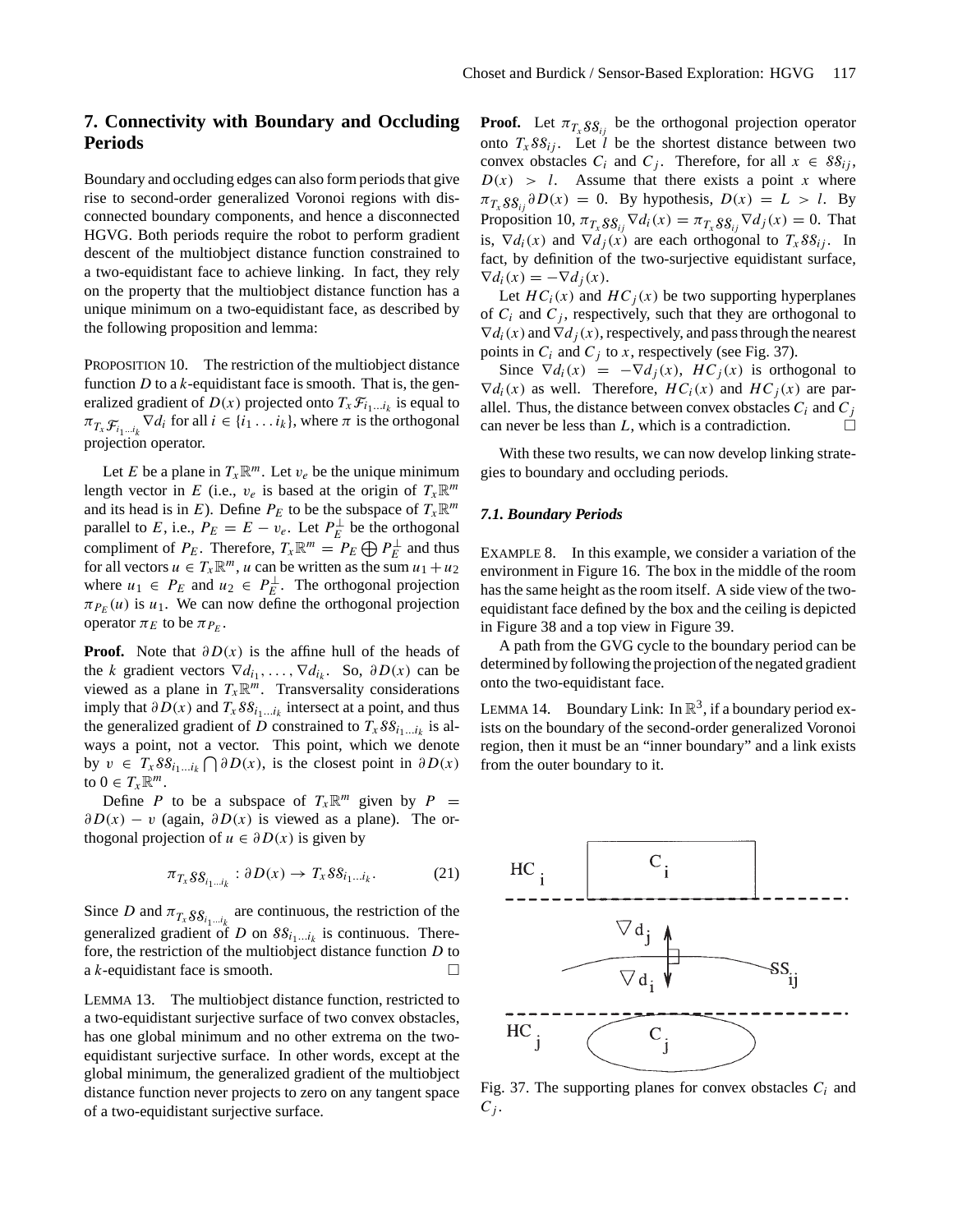

Fig. 38. The thick solid line represents a side view of the equidistant face defined by the box and the ceiling, and the solid dot delineates a point on the GVG cycle surrounding the box.



Fig. 39. Two-equidistant face between the box and the ceiling, as viewed from above, is drawn with a boundary period.

**Proof.** Proposition 10 states that the multiobject distance function, which is nominally not smooth, is smooth when it is constrained to a  $k$ -equidistant surjective surface (and thus a k-equidistant face).

Lemma 17 guarantees that a two-equidistant surjective surface,  $77_{ij}$ , is unbounded. By hypothesis, it has only one boundary,  $C_{ij}$ . When  $C_{ij}$  is a Jordan curve, the bounded portion of  $77_{ij}$  is the empty set, and the unbounded portion of  $77_{ij}$  is  $77_{ij}$ . Therefore, the generalized Voronoi region,  $F_k|_{F_{ij}}$ , which has  $C_{ij}$  on its boundary, lies in the unbounded portion of  $77_{ij}$ . Therefore,  $C_{ij}$  is an inner boundary.

Lemma 17 and Proposition 10 guarantee that in the interior of the second-order generalized Voronoi region that has a boundary period, the projected generalized gradient of D never vanishes. Since  $D(x) > 0$  for all  $x \in \text{interior} \mathbb{F}_k |_{\mathbb{F}_{ij}}$ and  $D(x) = 0$  on the boundary period, gradient descent of D constrained to  $F_{ij}$  traces a path to the boundary period from any point in the second-order generalized Voronoi region. Therefore, a link can be made from the outer boundary to the boundary period via gradient descent of D. Similarly, the Boundedness Assumption (Assumption 1) guarantees that a link can be made from the boundary period to the outer boundary via gradient ascent of  $D$ .

#### *7.2. Occluding Period*

EXAMPLE 9. Hole on top of box (continued): Recall the environment from Example 3, which is a rectangular enclosure with a box in its interior. On top of the box, there is an opening that could be a through-hole, an entrance to a subenvironment or a dimple. See Figures 16 and 17.

Since in this example we are only interested in the GVG edges associated with the box, Figure 40 contains only the box, the GVG structures associated with it (thick solid lines), and an occluding edge (thick dotted lines).

The GVG structure associated with the hole is connected to the occluding edge using  $GVG^2$  equidistant edges. Using a linking procedure described later in Section 7, the outer GVG is linked to the occluding edge. The result is that the GVG is now connected through a link, an occluding edge, and a  $GVG<sup>2</sup>$  equidistant edge (see Fig. 41).

LEMMA 15. Occluding Link: In  $\mathbb{R}^3$ , if an occluding period exists on the boundary of a second-order generalized Voronoi region, then a link can be made to the period.

The proof of the above lemma is broken down into two cases:  $(1)$  when the global minimum of D constrained to the two-equidistant face is inside the occluding period (or on it), and (2) when the global minimum is outside the occluding period.

LEMMA 16. In  $\mathbb{R}^3$ , if the global minimum of D is contained inside of an occluding period, then gradient descent of D, constrained to the two-equidistant face, traces a path that is guaranteed to link the outer boundary of a second-order generalized Voronoi region to the occluding period.

**Proof.** Lemma 13 asserts that there is only one extremum of D, constrained to the two-equidistant face, and that extremum is the global minimum of D. Therefore, all paths that are traced out by gradient descent of D, constrained to the two-equidistant face, will terminate at the global minimum of D. Since the global minimum is inside (or on) the occluding period, such a path must traverse the occluding period. Therefore, gradient descent traces a path that brings the robot to an occluding period.

When the projected gradient disappears, a more active approach is required. One option is an exhaustive search of the two-dimensional second-order generalized Voronoi region in which  $\pi_{T_x \sqsubseteq_{ii}} \partial D(x)$  vanishes. Although this option may seem undesirable, it would only have to be invoked in a handful of small regions where the gradient goes to zero before arriving at an occluding period.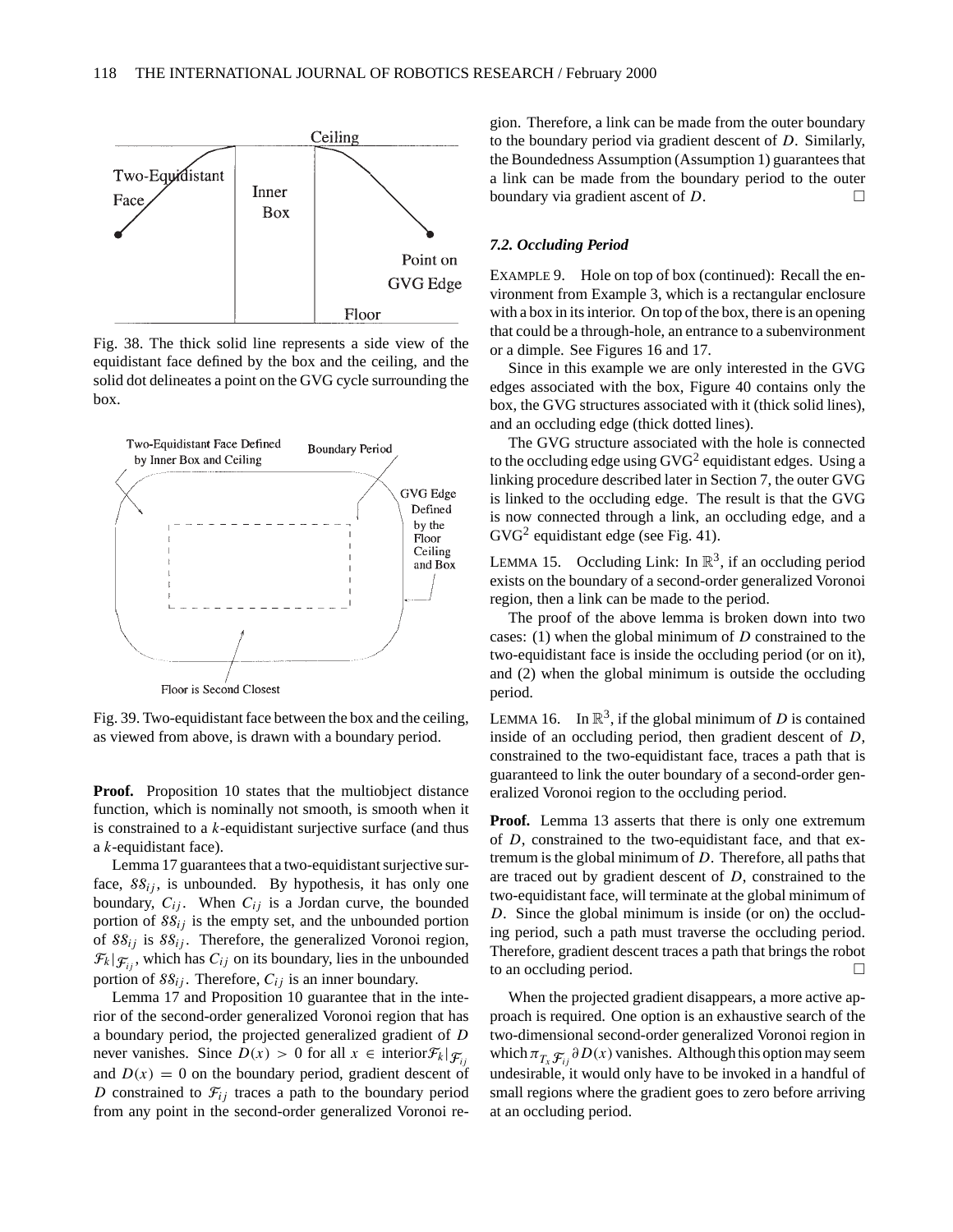

Fig. 40. The occluding edge, represented by a thick dotted line, is defined by the visible-distance function. The GVG is represented by the thick solid lines, and the inner box is drawn in thin dashed lines.



Fig. 41. The GVG surrounding the box is connected to the GVG associated with the hole through a link from the GVG surrounding the box to the occluding edge. The box is removed for clarity.

Fortunately, there exists an alternative method, whose rigorous proof is the topic of current work. Let  $F_{ij}$  be the twoequidistant face for  $C_i$  and  $C_j$ , and  $C_k$  be the second closest obstacle. Without loss of generality, assume that  $C_j$  occludes  $C_k$ . Let x be the point where  $\pi_{T_k \sqsubset \mathbb{F}_i} \partial D(x) = 0$ . Let v be any vector that runs along a line that passes through  $x$  and  $C_k$  and is tangent to  $C_i$ .

In this approach, the robot again performs gradient descent of D. If it reaches the occluding period, then the procedure terminates with success. However, since the global minimum of D is outside of the occluding period, the robot did not reach the occluding period. In this case, starting from the global minimum of D, the robot moves in a path on  $F_{ij}$  in such a way that v and  $\nabla d_k(x)$  converge on each other. In other words, the robot traces a path determined by  $\nabla \langle -d_k(x), v \rangle$ . When the vectors v and  $\nabla d_k$  become collinear, the robot has arrived at a point on the occluding period.

Note that this method is not guaranteed to work but our experiments indicate that it works often. In fact, we have not found a counterexample yet. However, lack of existence of a counterexample does not serve as a proof. Therefore, when  $\nabla$ {-d<sub>k</sub>(x), v) vanishes, the robot must perform an exhaustive search of the second-order generalized Voronoi region for the occluding period.

## *7.3. Exhaustive Search*

In this section, we discuss connectivity when all assumptions are relaxed. Figure 42 contains a cross-section of a threedimensional environment similar to the one found in Figure 15. In Figure 42, the floor is slanted and the inner obstacle is a sphere. The local minimum of D on  $F_{ij}$  is pointed out, and the shared region represents the set of points that are visible from this local minimum. Figure 43 contains the same environment, but the occluding period is drawn as a dotted line. The gray region is the set of points that are *not* visible from the occluding period.

The robot is guaranteed to travel along the occluding period and, if necessary, reach the local minimum. Unfortunately, the robot is still not guaranteed to become within line of sight of all structures by simply traveling along the occluding period and encountering the local minimum. The dark gray area in Figures 44 and 45 is the set of points on  $C_i$  that cannot be seen from both local minimum and the occluding period. The robot



Fig. 42. Three-dimensional enclosure with a sphere floating in the middle of it. Local minimum and region visible from it are denoted.



Fig. 43. Occluding period and region not visible from it.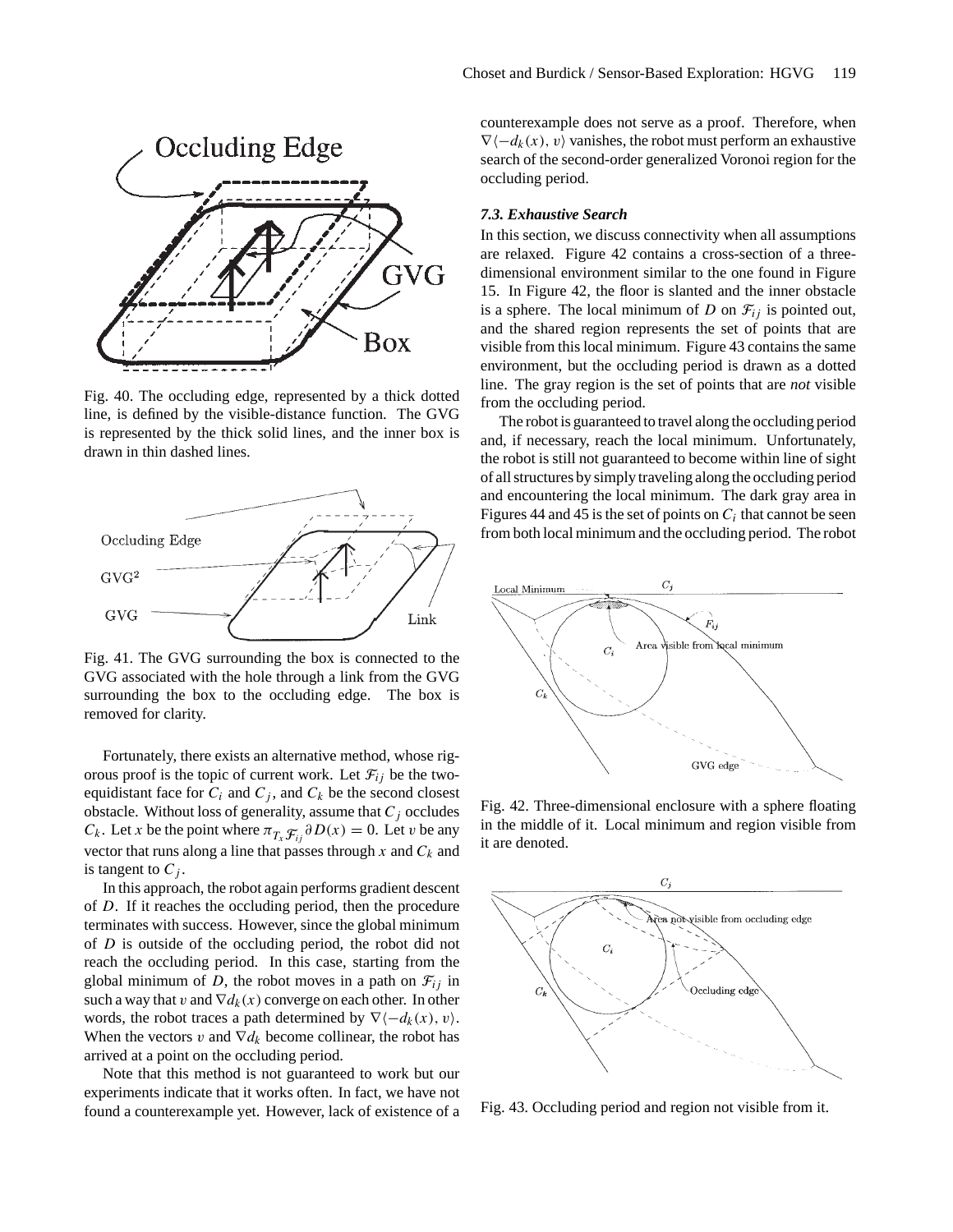

Fig. 44. Region not visible from occluding period and local minimum.



Fig. 45. Close-up of region not visible from occluding period and local minimum.

*may* see this region when forming the link for the GVG cycle to the occluding period, but there is no guarantee. Therefore, in the general case, the robot needs to search this second-order generalized Voronoi region to find all roadmap fragments.

Other works in three-dimensional exploration have noted the problem that at some point, the planner requires some sort of exhaustive search. In Rimon and Canny (1994), Rimon points out that the robot requires some sort of active perception (i.e., active search) because critical points are not always guaranteed to be within line of sight of the roadmap fragment. However, there are no well-established thresholds or conditions that direct the robot to enter "active search" mode to find critical points. Moreover, Rimon's work does not identify which regions of space require the active search. Kutulakos, Dyer, and Lumelsky's (1994) approach to threedimensional path planning in unknown environments also requires an exhaustive search of two-dimensional regions that correspond to the boundaries of the obstacles between the start and goal. This is not to say that three-dimensional exploration requires exhaustive search, but the current state-of-the-art in three-dimensional exploration requires exhaustive search of subsets or patches of two-dimensional manifolds. The work presented in this paper identifies these subsets and prescribes a condition as to when to invoke the exhaustive search process. It should be noted, however, that for most of the environments we experimented with, the HGVG approach did not require exhaustive search of two-dimensional patches.

Figure 46 summarizes the search for occluding periods.

# **8. Conclusion**

This paper introduces a new roadmap structure called the *hierarchical generalized Voronoi graph* (HGVG). The robot uses the HGVG by finding a path onto it (accessibility), traversing the HGVG to the vicinity of the goal (connectivity), and constructing a path from the HGVG to the goal (departability). Since a bulk of the planning occurs on the one-dimensional structure of a multidimensional configuration space or work space, the HGVG dramatically simplifies motion planning for robots operating in real environments.

To guarantee the appropriate dimension count, we introduce a transversality assumption, which essentially is a stability requirement on the placement of obstacles. This transversality assumption is a generalization of the general position assumptions, such as no four points can be co-circular, that are often made in Voronoi diagram literature.

To define the HGVG, we introduced a new distance function that relies solely on line-of-sight information. This is particularly important for sensor-based construction of the



Fig. 46. Flow Chart.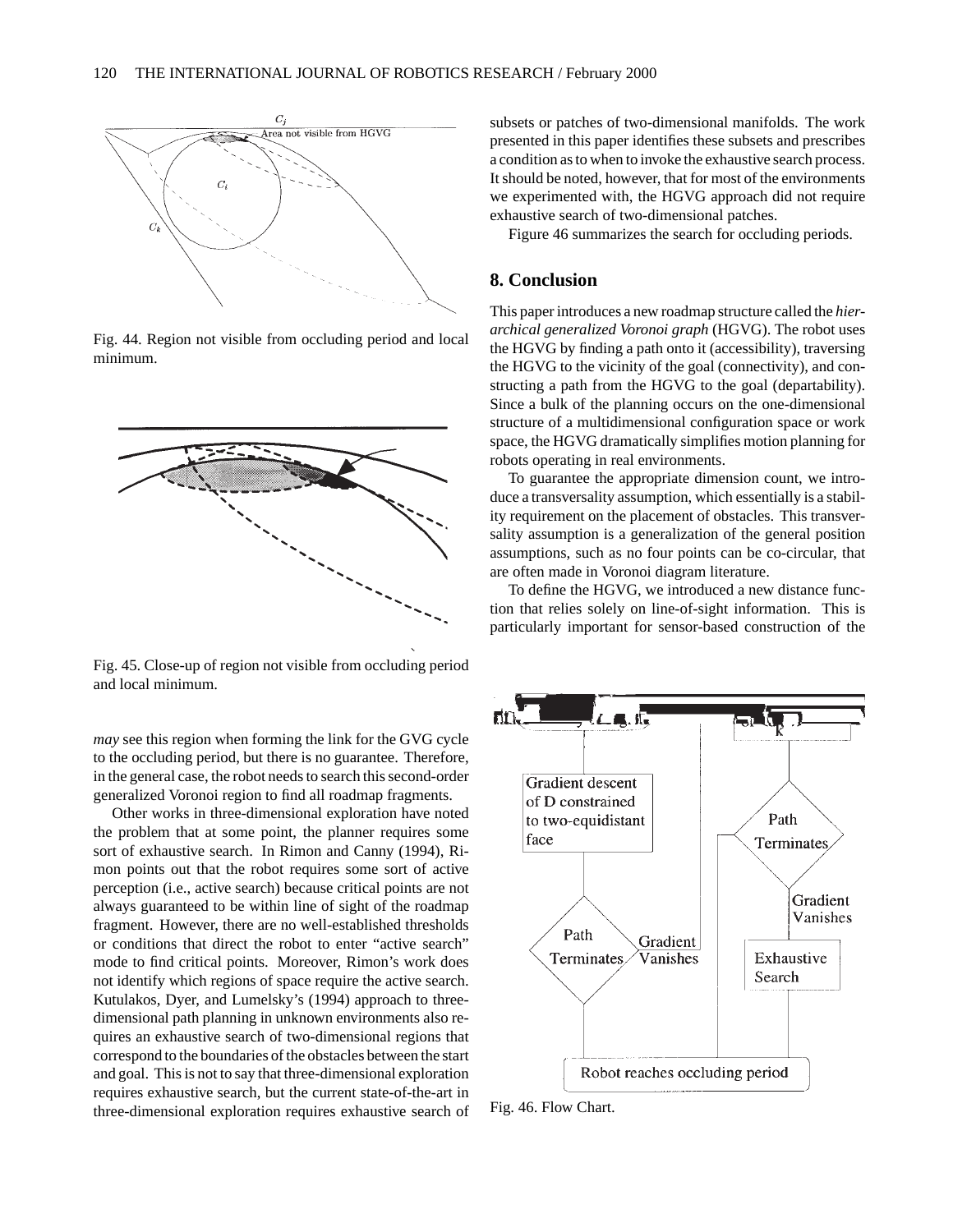HGVG, as sensors can only provide line-of-sight information. This distance-based definition also allows HGVG to handle concave obstacles, whereas traditional geometric structures and algorithms are limited to convex obstacles. Essentially, the HGVG definitions require a surjectivity condition from the preimage theorem, which is ensured when obstacles are locally convex. Finally, the definition and construction procedure of the HGVG do not require the obstacles to be polyhedra, which is an assumption often made with most complete algorithms.

Using some results from nonsmooth analysis, we demonstrate that the HGVG roadmap has the property of accessibility in a bounded subset of an m-dimensional Euclidean space. When full knowledge of the world is available, then departability reduces to accessibility in reverse and, thus, the HGVG has departability. However, when the robot is searching for the goal, a reverse-accessibility procedure cannot serve as a departability method. Incremental departability is described in the companion paper.

A bulk of this paper examined connectivity of the HGVG. First, the GVG (a subset of the HGVG) is shown to be connected when an assumption supplied by Yap is upheld. Unfortunately, this assumption was too restrictive, so it was relaxed and connectivity of the HGVG in  $\mathbb{R}^3$  was considered next. Under a certain set of weak assumptions, the HGVG was shown to be connected. These assumptions essentially required the environment to be cluttered and are thus reasonable for many applications, such as those that require highly articulated robots.

Finally, connectivity was examined when all assumptions were relaxed. In this scenario, the robot has to perform an active search on some subsets of two-dimensional manifolds to ensure connectivity. Other three-dimensional path-planning techniques in unknown environments also require an active search phase. The HGVG approach supplies conditions of when to search and localizes where to search, whereas other methods do not afford these conditions. Future work will consider how to efficiently search these two-dimensional sheets without having to exhaustively search them.

Our ultimate goal is to enable highly articulated sensorequipped robots to explore unknown environments by constructing roadmaps. Instead of generalizing the connectivity result for a point in an m-dimensional configuration space, future work will include defining a roadmap for a robot modeled as a line segment, sometimes called a *rod*, operating in a three-dimensional environment. The roadmap will be based on the distance between a rod and an object. The next step is to extend the results of the rod roadmap to that of a convex set, which in turn will be extended to the development of a roadmap for a chain of convex sets that model a highly articulated robot. We chose this point-rod-blob-snake approach because sensors directly provide work space distance information but not configuration space distances. Furthermore, we believe error analysis on work space distance measurements to be more tractable than error analysis on configuration space distance measurements.

We make no claim that the HGVG has any clear advantage over other methods for classical motion planning, but since distance functions define the HGVG, a sensor-based planner can easily construct it. Once a robot constructs the HGVG, it has in essence explored the environment because the robot can use the HGVG for future excursions. A companion paper (Choset and Burdick 2000) describes the sensor-based construction procedure when the robot has no prior information about the environment.

# **Appendix A: Boundary Edge and Floating Boundary Edge**

EXAMPLE 10. Hole: The room depicted in Figure 47 contains a hole or duct in one of its side walls. The bottom and front faces of the duct are labeled  $C_i$  and  $C_j$ , respectively. Note also that the duct enters the room at a height greater than half the distance between the floor and ceiling.

Consider the two-equidistant face defined by the duct's front and bottom faces,  $C_i$  and  $C_j$ . The shaded region in Figure 48 is a portion of a two-equidistant surface,  $7_{ij}$ , defined by objects  $C_i$  and  $C_j$ . The boundary of the shaded region is dotted to emphasize that it is unbounded (i.e., a sphere of finite radius cannot contain the two-equidistant surface).

Recall that a two-equidistant surjective surface is the set of points in a two-equidistant surface such that the gradients to each defining obstacle do not coincide. The shaded region in Figure 49 is a portion of the two-equidistant surjective surface,  $77_{ij}$ , defined by  $C_i$  and  $C_j$ . Note that this region is unbounded. Figure 50 illustrates the side view of Figure 49, where the solid line represents the unbounded  $77_{ij}$ . The float-



Fig. 47. A room with a hole in its side wall. The dotted line marks the half-height of the room.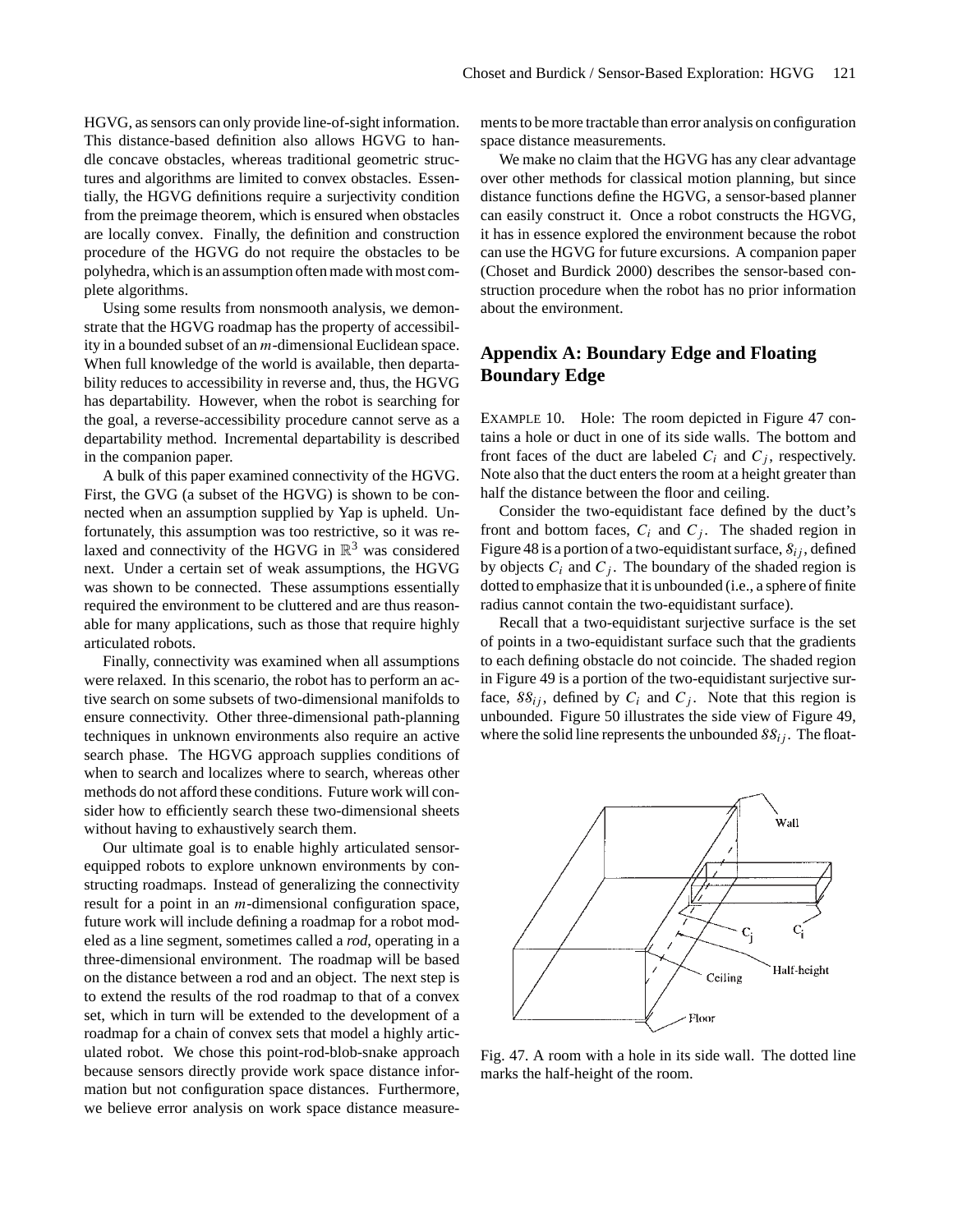

Fig. 48. The shaded region is  $7_{ij}$ . It is bordered by thick dashed lines to emphasize that  $7_{ij}$  is unbounded. The thick dotted lines correspond to points where  $7_{ij}$  intersects the rectangular enclosures. The thick solid lines on the rectangular enclosures are drawn to emphasize the features on the enclosure that are in front of  $7_{ij}$  in this view.



Fig. 49. The shaded region  $77_{ij}$ , which is also unbounded. The thick double-arrowed line represents the boundary of  $77_{ii}$ , which is also unbounded. The dotted line simply represents a path in  $77_{ij}$ .

ing boundary surface (solid line, Fig. 49) is the portion of boundary of the two-equidistant surjective surface where the two distance function gradient vectors coincide.

The shaded region in Figure 51 depicts the two-equidistant face,  $F_{ij}$ , which is bounded. The boundary of  $F_{ij}$  consists of three parts: a GVG edge, a boundary edge, and a floating boundary edge. The boundary edge runs along the intersection of the boundaries of obstacles  $C_i$  and  $C_j$ .  $D(x)$  is zero



Fig. 50.  $77_{ij}$  (Side view).



Fig. 51.  $F_{ij}$ .

for all points on this portion of  $F_{ij}$ . The floating boundary edge is the set of points in  $F_{ij}$ , where  $D(x)$  is greater than zero but  $\nabla d_i(x) = \nabla d_i(x)$ . The nearest point to all points on the floating boundary edge is a corner of the duct entrance.

# **Appendix B: Proofs of Lemmas in Section 6**

#### *Properties of Equidistant Surjective Surfaces*

This section demonstrates two properties of equidistant surjective surfaces:  $(1)$  for k intersecting convex obstacles, they are unbounded, and (2) a two-equidistant face  $F_{ij}$  separates F7 into two connected regions: one whose points are closer to  $C_i$  and the other whose points are closer to  $C_j$ .

LEMMA 17. If the objects  $C_{i_1} \ldots, C_{i_k}$  intersect, then the associated k-equidistant surjective surface,  $77_{i_1...i_k}$ , is unbounded. In fact, if objects  $C_{i_1}, \ldots, C_{i_k}$  intersect, then none of the gradients,  $\nabla d_{i_1}(x), \ldots, \nabla d_{i_k}(x)$ , is orthogonal to  $T_x$ 77 $i_1...i_k$  for all  $x \in 77$  $i_1...i_k$ . In other words, there are no extrema of D in the interior of  $77_{i_1...i_k}$ .

**Proof.** Assume that there exists an  $x \in 77_{i_1...i_k}$  for which  $\nabla d_{i_1}(x)$  is orthogonal to  $T_x 77_{i_1...i_k}$ . By Proposition 10,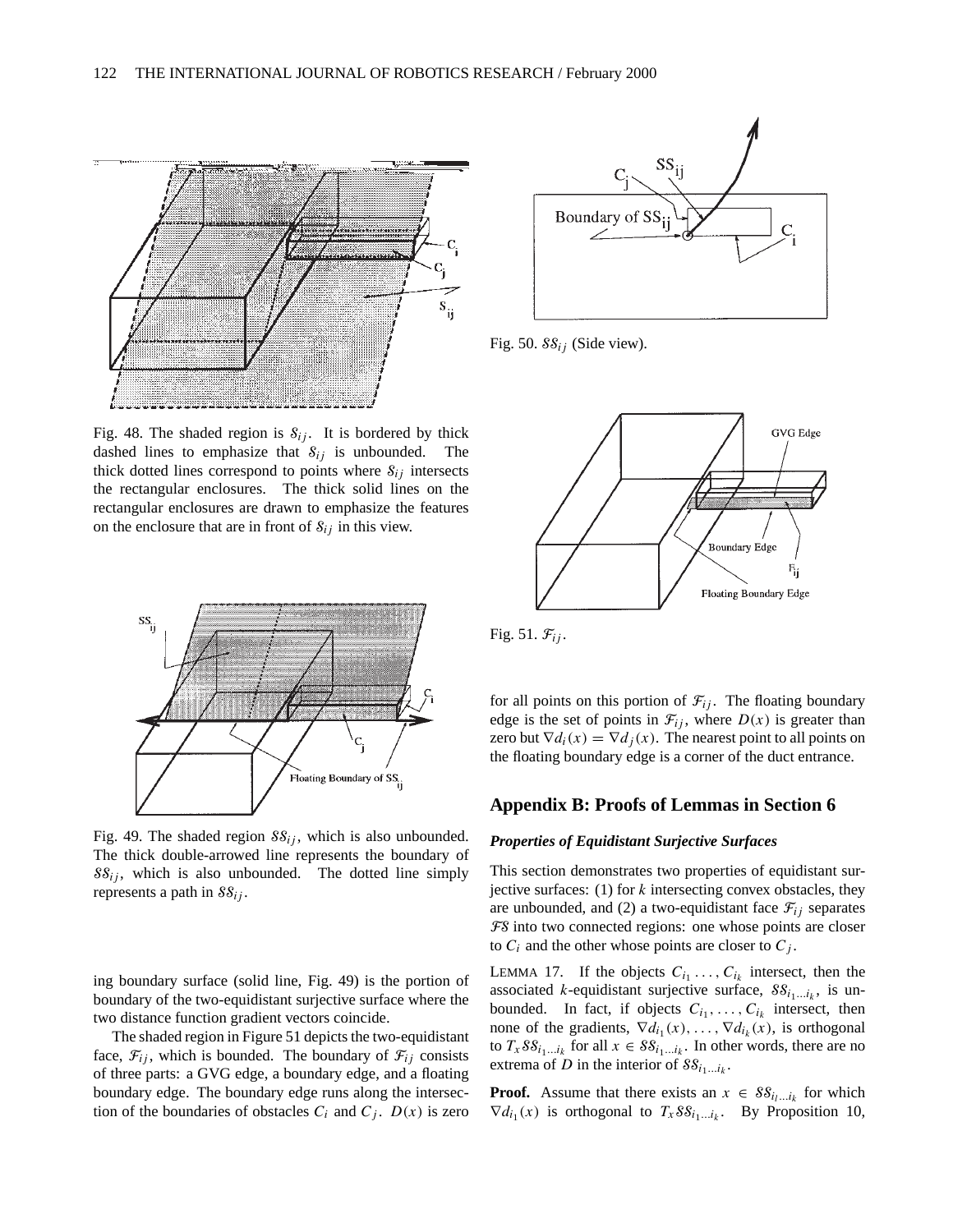$\nabla d_{i_j}(x)$  must be orthogonal to  $T_x$ 77 $i_1...i_k$  for all  $j = 2,...,k$ because  $\nabla d_{i_1}(x)$  is orthogonal to  $T_x 77_{i_1...i_k}$ .

Let  $HC_{i_1}(x)$  be the hyperplane that is orthogonal to  $\nabla d_{i_1}$ and tangent to the nearest point,  $c_{i_1}$  in  $C_{i_1}$  to x. Since  $C_{i_1}$  is a convex set,  $C_{i_1}$  lies entirely on one side of  $HC_{i_1}(x)$ . Let  $HC_{i}$  (x) be the hyperplanes similarly defined as above for  $j = 2, \ldots, k$ .

In  $\mathbb{R}^m$ , let S be an  $(m - 1)$ -dimensional sphere centered at x with radius  $D(x)$ . By Assumption 2, the k closest points on the k closest obstacles form a  $(k-1)$ -dimensional hyperplane orthogonal to  $T_x$ 77 $i_1...i_k$  and passing through x. For  $k > 2$ , these k points define a  $(k - 2)$ -dimensional sphere, termed a *subsphere*  $(S_{sub})$ , which is a subset of S and has a radius less than or equal to  $D(x)$ . When the radius of  $S_{sub}$  is equal to the radius of S, we say that  $S_{sub}$  is a *major subsphere* of S. For  $j = 1, \ldots, k$ ,  $HC_{i_j}$  is tangent to S and passes through a point on the  $(k - 2)$ -dimensional subsphere,  $S_{sub}$ .

Next, it needs to be shown that  $HC_{i_1}, \ldots, HC_{i_k}$  cannot intersect at a point. We first show this when  $k = 2$ . The sphere S has co-dimension one. If  $\nabla d_{i_1}$  and  $\nabla d_{i_2}$  are orthogonal to  $T_x$ 77<sub>i<sub>1</sub>i<sub>2</sub>, then there are only two points (at opposite poles</sub> of the sphere) where the separating planes are tangent to S. In this case, the separating planes are parallel to each other (Fig. 37). By definition of a convex set, if the separating planes never intersect, then the obstacles cannot intersect. This is a contradiction. Therefore, for  $k = 2$ , no gradient vector can be orthogonal to  $T_x$ 77<sub>i1...i<sub>k</sub>, and thus ∂D(x) has no local maxima.</sub> Since  $\partial D(x)$  has no local maxima, it has no global maxima and thus  $77_{i_1...i_k}$  is unbounded.  $\nabla d_i$ , (x) must the orthogonal to  $T_a^{-2} l_{1-i} L_i$  for all  $j = 2, ..., k$ <br>because  $\nabla d_i$ , (x) is ottogonal to  $T_a^{-2} l_{1-i} L_i$  for all  $\omega \nabla d_i$  for the state to the interact point,  $\omega$ , in  $C_i$  is a state  $C_i$  is an time e

In general, if the gradients  $\nabla d_{i_1}(x), \ldots, \nabla d_{i_k}(x)$  are orthogonal to  $T_x$ 77<sub>i<sub>1</sub>...i<sub>k</sub>, then  $S_{sub}$  and S have the same radius.</sub> In other words,  $S_{sub}$  is a major subsphere. It can be shown that if k hyperplanes are tangent to S at a point in  $S_{sub}$ , then they can never intersect at a point. Since  $HC_{i_1}, \ldots, HC_{i_k}$  can never intersect at a point, the obstacles  $C_{i_1}, \ldots, C_{i_k}$  cannot intersect at a point either. This is a contradiction, and thus  $77_{i_1...i_k}$  is unbounded.

LEMMA 18. A two-equidistant surjective surface for two disjoint convex sets is an unbounded separator in W.

**Proof.** Let  $77_{ij}$  be a two-equidistant surface for obstacles  $C_i$  and  $C_j$  in the space  $\forall \setminus (\bigcup_{h \neq i,j} C_h)$ . Let  $7_i$  be the set of points in  $\forall \setminus (\bigcup_{h \neq i,j} C_h)$  closer to  $C_i$  than  $C_j$ . Define  $7_j$ similarly. That is,

$$
7_i = \{x \in \mathbb{W} \setminus (\bigcup_{h \neq i,j} C_h) : d_i(x) \le d_j(x)\}
$$

$$
7_j = \{x \in \mathbb{W} \setminus (\bigcup_{h \neq i,j} C_h) : d_j(x) \le d_i(x)\}. \quad (22)
$$

The two-equidistant surjective surface,  $77_{ij}$ , is on the boundary of both  $7<sub>i</sub>$  and  $7<sub>j</sub>$ .0l81972 248.773e2Tm d

i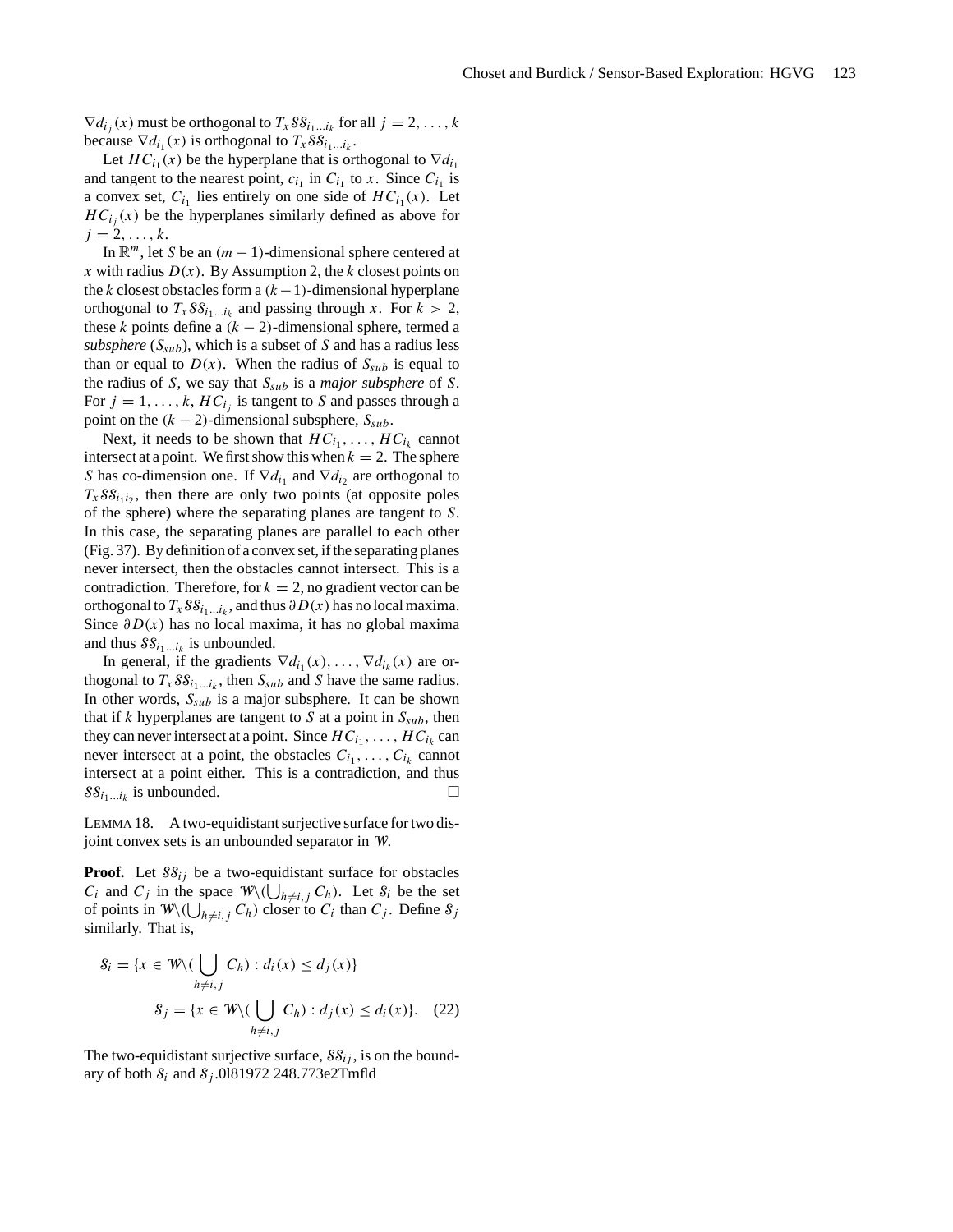#### *Proof of Lemma 4*

LEMMA 4. When equidistant faces intersect transversally (Assumption 2 is upheld), a GVG cycle cannot contain a meet point.

Let  $F_{ijk}$  be the GVG edge equidistant to obstacles  $C_i$ ,  $C_j$ , and  $C_k$ . Assume there is an object  $C_l$  positioned such that  $x \in F_{ijk}$  is a point where  $d_i(x) = d_l(x)$ . By Proposition 1, the GVG edge  $F_{ijl} \neq \emptyset$  and it intersects  $F_{ijk}$  at x. By definition of the surjective equidistant surfaces,  $77_{ijk}$  and  $77_{ijl}$  also intersect at x. The three-equidistant surjective surface  $77_{ijl}$ must tangentially intersect  $77_{ijk}$  because  $F_{ijk}$  is a cycle. Such an intersection is nontransversal, which cannot occur when Assumption 2 is in effect. Therefore, there cannot be an object  $C_l$  positioned such that there is a point  $x \in F_{ijk}$  such that  $d_i(x) = d_i(x)$ , and hence a GVG cycle cannot contain any meet points.

## *Proof of Lemma 5*

LEMMA 5. A GVG cycle cannot contain any boundary or floating boundary points.

**Proof.** Let  $F_{ijk}$  be a GVG edge equidistant to objects  $C_i$ ,  $C_j$ , and  $C_k$ . Since the GVG edge is a cycle, it is bounded and, thus, there exists a point  $x^*$  such that  $D(x^*)$  >  $D(x)$  for all  $x \in F_{ijk}$ . At  $x^*$ ,  $\nabla d_i(x)$  is orthogonal to  $T_{x^*}F_{ijk}$ .

Now the proof follows by contradiction. Assume there is a point where  $D(x) = 0$ . That is,  $C_i$ ,  $C_j$ , and  $C_k$  intersect to form a boundary point. By Lemma 17, introduced earlier, there cannot be a point where  $\nabla d_i(x)$  is orthogonal to  $T_xF_{iik}$ . This, however, is a contradiction, and thus there cannot be a point on a GVG cycle where  $D(x) = 0$ .

A similar argument can be made for floating boundary points.  $\Box$ 

## *Proof of Lemma 6*

LEMMA 6. In  $\mathbb{R}^3$ , a three-equidistant surface,  $77_{ijk}$ , is either  $C^2$ -diffeomorphic to  $S^1$  (i.e., it is a GVG cycle) or it is unbounded.

**Proof.** First, we show the case when  $C_i$ ,  $C_j$ , and  $C_k$  are disjoint convex sets and then we show the case when they overlap. By Lemma 18, a two-equidistant surjective surface for two disjoint convex sets is a separator in W.

By a similar argument, it can be shown that  $77_{ijk}$  is a separator on  $77_{ij}$ . In  $\mathbb{R}^3$ , the preimage theorem asserts that  $77_{ijk}$  is one-dimensional. By the Jordan curve lemma,  $77_{ijk}$ in  $\mathbb{R}^3$  can either be (1) a manifold  $C^2$ -diffeomorphic to  $S^1$  or (2) an unbounded manifold  $C^2$ -diffeomorphic to R.

Now, we consider the case where the obstacles,  $C_i$ ,  $C_j$ , and  $C_k$ , intersect to form a boundary point,  $C_{ijk}$ , out of which  $77_{ijk}$  emanates. Lemma 17 asserts that  $77_{ijk}$  is unbounded.  $\Box$ 

## *Proof of Lemma 7*

LEMMA 7. A  $GVG<sup>2</sup>$  equidistant edge can only intersect the GVG at a meet point.

**Proof.** Consider the GVG<sup>2</sup> equidistant edge  $F_{kl}|_{F_{ij}}$ . For all points  $x \in F_{kl}|_{F_{ij}}$ ,  $d_k(x) = d_l(x) \ge d_i(x) = d_j(x)$ . When  $d_i(x) = d_j(x) = d_k(x)$  for some  $x \in F_{kl}|_{F_{ij}}$ ,  $d_i(x) = d_j(x) = d_k(x) = d_l(x)$ . However, x cannot be in the interior of a generalized Voronoi edge  $F_{ijk}$  because for all  $y \in \text{interior}(\mathbb{F}_{ijk}), d_i(y) = d_j(y) = d_k(y) < d_h(y)$  for all  $h$ .

## **References**

- Abraham, R., Marsden, J. E., and Ratiu, T. 1988. *Manifolds, Tensor Analysis, and Applications*. 2d ed. New York: Springer-Verlag.
- Aurenhammer, F. 1991. Voronoi diagrams—A survey of a fundamental geometric structure. *ACM Computing Surveys* 23:345–405.
- Avis, D., and Bhattacharya, B. K. 1983. Algorithms for computing D-dimensional Voronoi diagrams and their duals. *Advances in Computing Research* 1:159–180.
- Brooks, R. A. 1986. A robust layered control system for a mobile robot. *IEEE Journal on Robotics and Automation* RA-2(March).
- Canny, J. F. 1988. *The Complexity of Robot Motion Planning*. Cambridge, MA: MIT Press.
- Canny, J. F., and Lin, M. C. 1993. An opportunistic global path planner. *Algorithmica* 10:102–120.
- Choset, H. 1998. Nonsmooth analysis, convex analysis, and their applications to motion planning. Special issue of *Int. J. Comp. Geom. and Apps.* To appear.
- Choset, H., and Burdick, J. 2000. Sensor based exploration: Incremental construction of the hierarchical generalized Voronoi graph. *International Journal of Robotics Research* 19:96–118.
- Choset, H., and Burdick, J. W. 1994. Sensor based planning and nonsmooth analysis. *Proc. IEEE Int. Conf. on Robotics and Automation*, San Diego, CA, pp. 3034–3041.
- Choset, Howie. 1996. Sensor based motion planning: The hierarchical generalized Voronoi graph. Ph.D. thesis, California Institute of Technology, Pasadena.
- Clarke, F. H. 1990. *Optimization and Nonsmooth Analysis*. Philadelphia, PA: Society of Industrial and Applied Mathematics.
- Gat, E., and Dorais, G. 1994 (May). Robot Navigation by Conditional Sequencing. *Proc. IEEE Int. Conf. on Robotics and Automation*, San Diego, CA, pp. 1293–1299.
- Kutulakos, K. N., Dyer, C. R., and Lumelsky, V. J. 1994 (May). Provable strategies for vision-guided exploration in three dimensions. *IEEE Int. Conf. on Robotics and Automation*, San Diego, CA.